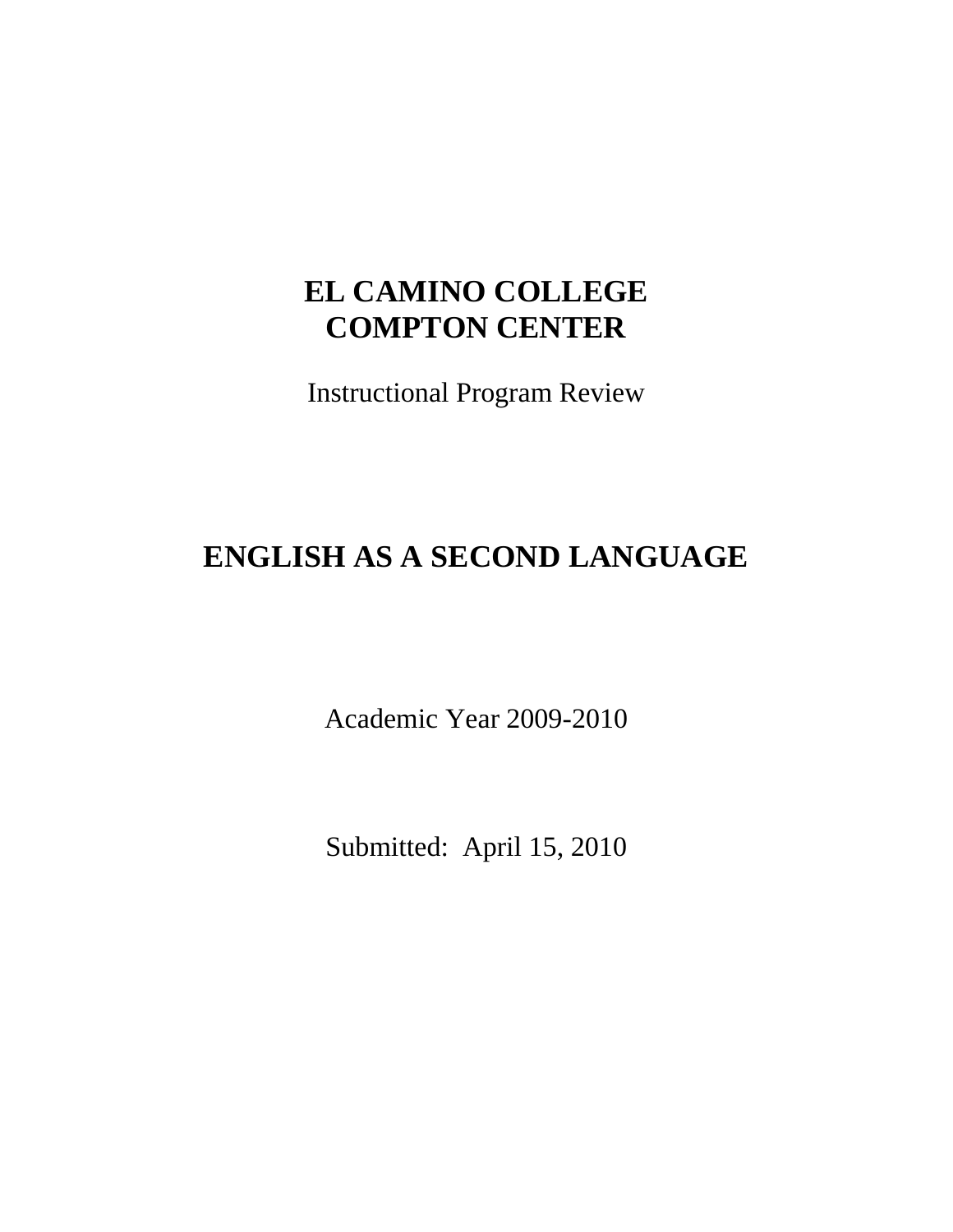# **I. Overview of the ESL Department**

The El Camino College – Compton Center ESL Department was established in 2006 from the partnership between the El Camino College and the Compton Community College Districts. Prior to 2006, Compton Community College's ESL program was established in 1986. This program's curriculum encompassed beginning, intermediate, and advanced levels of credit ESL classes that met the needs of non-and limited English proficient students. The curriculum reflected the learning skills of listening, speaking (including pronunciation), reading and writing. Also included were classes that assisted students in the area of citizenship. Compton Community College's ESL department was robust and was one of three that generated the most FTES for the institution. With the lost of accreditation, however, all of these courses were revoked and its student population diminished in size. As a result of the partnership, the El Camino College – Compton Center ESL faculty started to teach the ESL curriculum developed by the faculty at El Camino College.

At the onset of the partnership, the Compton Center's ESL faculty taught the beginning level of the credit ESL courses, including ESL 51A, 52A, and 53A, for one semester. However, the ESL program at the Torrance campus and its testing instruments, have proven quite academic in its focus for the type of student that the Compton Center serves. Whereas El Camino's ESL student population is comprised of students who have studied English in their home countries extensively, a large percentage of the Compton Center's ESL student population, and its surrounding communities, consists of recent immigrants with little or no English abilities, or immigrants who have lived in the United States for an extended period of time but have isolated themselves from mainstream U.S. society. Therefore, the El Camino ESL student can meet the challenges of academically driven courses, but the truebeginner students of the Center can not quite handle the rigor of the curriculum required of El Camino's credit courses. As a result, in 2007, the ESL faculty at the Compton Center, in collaboration with our colleagues in Torrance, developed a noncredit ESL program to meet the needs of these students at the Center. Furthermore, the Center is utilizing the CELSA test instrument that is better suited for assessing students for the noncredit classes. The eight courses developed for The Compton Center consists of four levels of conversation and grammar courses ( ESL 2A, 2B, 2C, and 2D) and four levels of reading and writing courses (ESL 3A, 3B, 3C, and 3D). In 2009, the Center's ESL faculty developed a citizenship course which will be offered in the summer of 2010.

These non-credit courses have proven to meet the specific needs of many of our center's ESL student population and are now offered more than the credit courses. Our ESL program helps students develop linguistic skills that would enhance their ability to participate in American society. The program provides our students with the necessary skills to fill out forms such as for jobs or admission to universities. Students receive the initial impetus in our program to become professional people, fully involved in society. All eight noncredit ESL classes are offered on campus both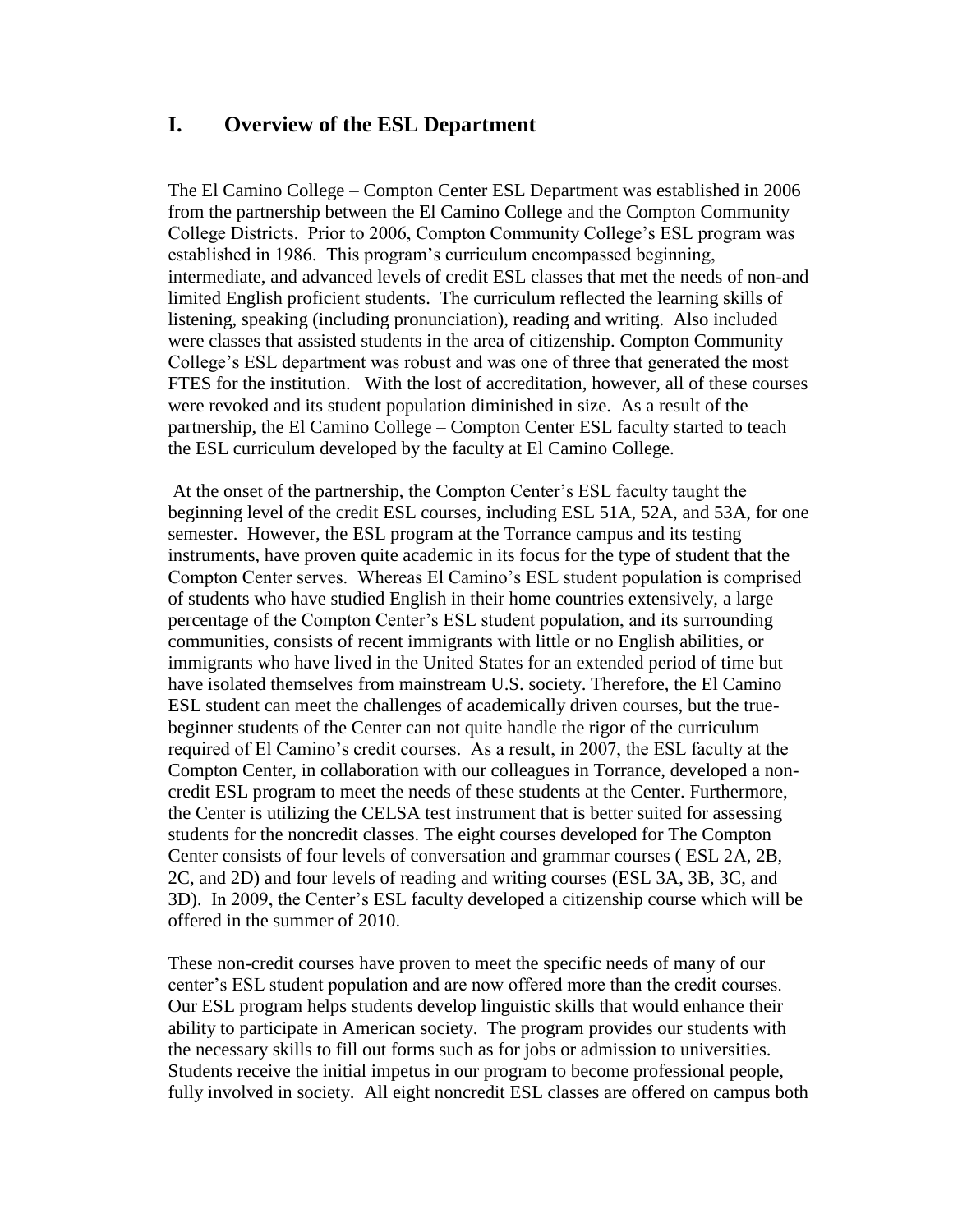mornings and evenings. In addition, the two beginning level courses (ESL 2A and 3A) are offered in the evening at our off-campus site in Compton, Our Lady of Victory Catholic Church.

However, there is still a sizable population of students who could directly enroll in the credit ESL courses, but, so far, the Center has not been successful in properly placing these students. Many of the students who should be placed in credit ESL courses choose not to for fear of being "stigmatized" with the ESL label. Furthermore, the Assessment Center has not properly utilized a developed form to help identify a credit ESL student from a traditional native speaker. This dilemma has been addressed by the department and Student Affairs but has not been practiced during the assessment process.

Ideally, the students within the noncredit ESL courses will matriculate into the credit courses, and then flow into the appropriate classes per their individual educational and career goals. Unfortunately, due to the lack of a full time ESL counselor and insufficient bilingual staff (especially in the Assessment Center) many times students' efforts are thwarted. There is also tremendous lack of early intervention (no Orientation given in the students' native language) by student affairs support staff informing students of campus services and educational opportunities. All too often this charge is taken up the ESL faculty in hopes of retaining the student population. In addition, resources to assist our student population are few and entirely lacking. We need a fully equipped language lab whose sole purpose is for students acquiring a second language. Our students need more tutors with better training, both day and evening. The staff needs a resource room where current information is gathered.

# **II. Analysis of Institutional Research Data**

#### **Course Grade Distribution and Success/Retention Rates Fall 2006 to Fall 2008 Program: ESL**

| ı alı ∠∪∪∪    |       |       |                |                |              |          |                  |           |                |  |
|---------------|-------|-------|----------------|----------------|--------------|----------|------------------|-----------|----------------|--|
| <b>Course</b> | A     | В     | С              | <b>CR</b>      | D            | F        |                  | <b>NC</b> | <b>DR</b>      |  |
| $ESL-51A$     |       |       |                | $\overline{0}$ |              | 0.       |                  |           | $\overline{0}$ |  |
|               | 29.6% | 22.2% | 3.7%           | $0.0\%$        | 14.8%        | $0.0\%$  | $0.0\%$          | $0.0\%$   | $0.0\%$        |  |
| ESL-52A       |       |       | $\overline{0}$ | $\overline{0}$ | $\mathbf{0}$ | ∠        | $\boldsymbol{0}$ | $\Omega$  | $\mathbf{0}$   |  |
|               | 20.0% | 20.0% | 0.0%           | $0.0\%$        | $0.0\%$      | 13.3%    | $0.0\%$          | $0.0\%$   | $0.0\%$        |  |
| $ESL-52B$     |       |       | $\Omega$       | $\theta$       | $\theta$     | $\Omega$ | $\mathbf{0}$     | $\Omega$  | $\overline{0}$ |  |
|               | 60.0% | 10.0% | $0.0\%$        | $0.0\%$        | $0.0\%$      | 0.0%     | $0.0\%$          | $0.0\%$   | 0.0%           |  |

**Fall 2006**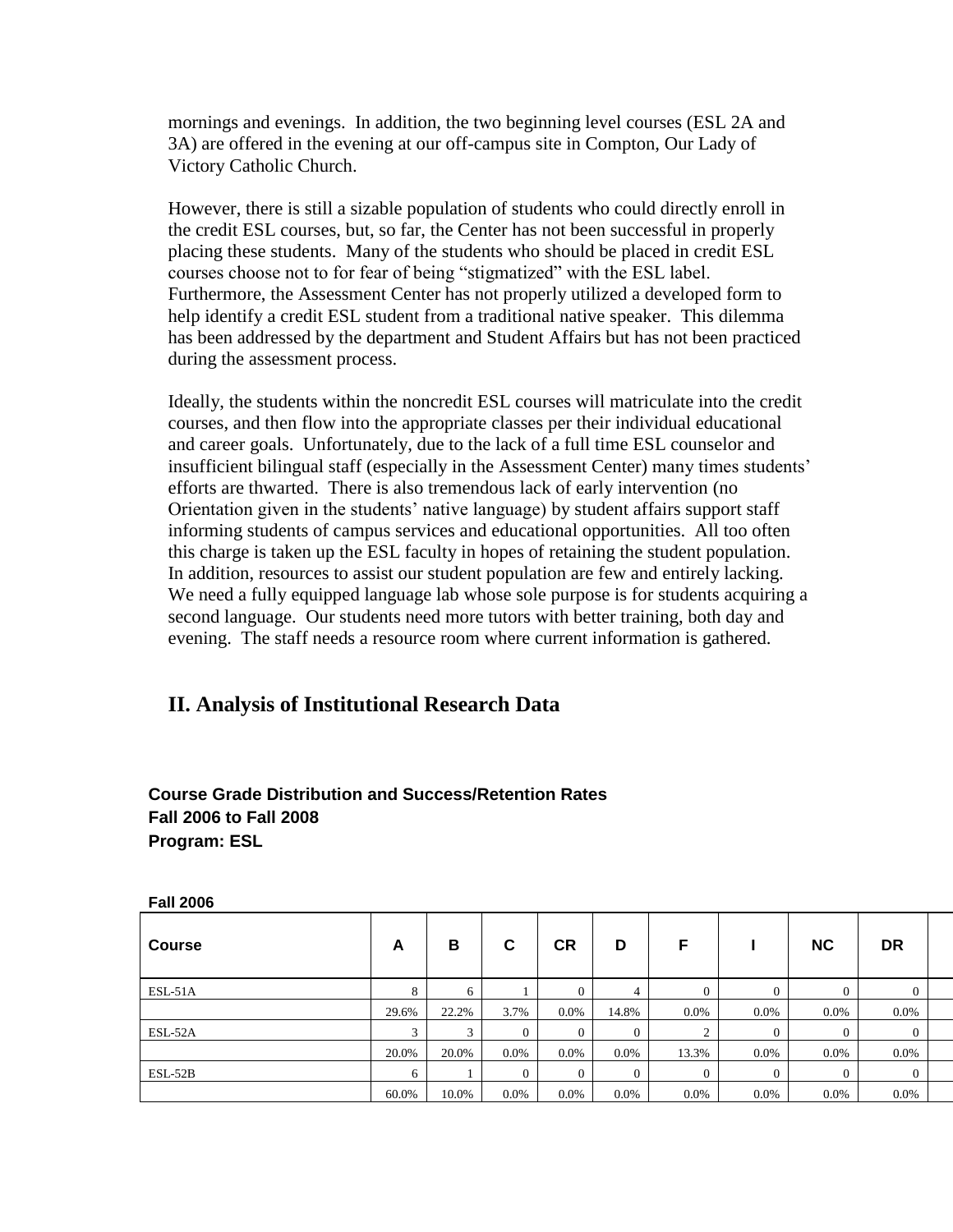| ESL-53A                   | 12    |       | 0     | $\Omega$ |       |       |         |       | $\Omega$ |  |
|---------------------------|-------|-------|-------|----------|-------|-------|---------|-------|----------|--|
|                           | 38.7% | 6.5%  | 0.0%  | $0.0\%$  | 3.2%  | 3.2%  | $0.0\%$ | 0.0%  | 0.0%     |  |
| <b>Course Total/Avg</b>   | 29    | 12    |       | $\theta$ |       |       |         |       |          |  |
|                           | 34.9% | 14.5% | .2%   | $0.0\%$  | 6.0%  | 3.6%  | $0.0\%$ | 0.0%  | 0.0%     |  |
| <b>Division Total/Avg</b> | 106   | 119   | 84    | 300      | 58    | 52    |         | 119   | $\Omega$ |  |
|                           | 28.0% | 31.5% | 22.2% | 79.4%    | 15.3% | 13.8% | $0.0\%$ | 31.5% | $0.0\%$  |  |
| <b>College Total/Avg</b>  | 1,531 | 1,333 | 1,093 | 364      | 393   | 323   | 100     | 141   | $\Omega$ |  |
|                           | 20.3% | 17.6% | 14.5% | 4.8%     | 5.2%  | 4.3%  | 1.3%    | 1.9%  | 0.0%     |  |

The above data reflects the ESL program at the beginning of the partnership with El Camino College. As you can see, there were only credit ESL classes offered because Compton faculty were no longer teaching Compton Community College curriculum. With the loss of accreditation came the loss of enrollment and the fall of the retention rate. The credit ESL course total is lower than the division and college totals, statistics unprecedented during Compton Community College's accreditation period.

| <b>Course</b>             | A              | B              | $\mathbf c$    | <b>CR</b>      | D              | F              |                | <b>NG</b>      | <b>DR</b>      |  |
|---------------------------|----------------|----------------|----------------|----------------|----------------|----------------|----------------|----------------|----------------|--|
| ESL-02A                   | $\Omega$       | $\overline{0}$ | $\Omega$       | $\Omega$       | $\overline{0}$ | $\Omega$       | $\overline{0}$ | 10             | $\theta$       |  |
|                           | 0.0%           | 0.0%           | $0.0\%$        | 0.0%           | 0.0%           | 0.0%           | 0.0%           | 71.4%          | $0.0\%$        |  |
| ESL-02B                   | $\Omega$       | $\overline{0}$ | $\overline{0}$ | $\Omega$       | $\overline{0}$ | $\overline{0}$ | $\overline{0}$ | 30             | $\overline{0}$ |  |
|                           | 0.0%           | $0.0\%$        | $0.0\%$        | 0.0%           | 0.0%           | 0.0%           | $0.0\%$        | 90.9%          | $0.0\%$        |  |
| ESL-02C                   | 13             | 2              | 3              | $\overline{0}$ | $\overline{0}$ | $\mathbf{0}$   | $\overline{0}$ | $\overline{0}$ | $\overline{0}$ |  |
|                           | 59.1%          | 9.1%           | 13.6%          | 0.0%           | 0.0%           | 0.0%           | 0.0%           | 0.0%           | $0.0\%$        |  |
| ESL-03A                   | $\overline{0}$ | $\overline{0}$ | $\overline{0}$ | $\mathbf{0}$   | $\overline{0}$ | $\overline{0}$ | $\overline{0}$ | 35             | $\overline{0}$ |  |
|                           | 0.0%           | $0.0\%$        | $0.0\%$        | 0.0%           | 0.0%           | 0.0%           | $0.0\%$        | 97.2%          | $0.0\%$        |  |
| ESL-03B                   | $\Omega$       | $\overline{0}$ | $\overline{0}$ | $\Omega$       | $\overline{0}$ | $\theta$       | $\overline{0}$ | 30             | $\mathbf{0}$   |  |
|                           | 0.0%           | 0.0%           | $0.0\%$        | $0.0\%$        | 0.0%           | 0.0%           | $0.0\%$        | 90.9%          | $0.0\%$        |  |
| <b>Course Total/Avg</b>   | 13             | 2              | 3              | $\Omega$       | $\overline{0}$ | $\mathbf{0}$   | $\overline{0}$ | 105            | $\overline{0}$ |  |
|                           | 9.4%           | 1.4%           | 2.2%           | 0.0%           | $0.0\%$        | 0.0%           | 0.0%           | 76.1%          | $0.0\%$        |  |
| <b>Division Total/Avg</b> | 114            | 113            | 96             | 402            | 46             | 48             |                | 190            | 64             |  |
|                           | 7.8%           | 7.7%           | 6.6%           | 27.5%          | 3.1%           | 3.3%           | $0.1\%$        | 13.0%          | 4.4%           |  |
| <b>College Total/Avg</b>  | 1,761          | 1,840          | 1,586          | 484            | 402            | 400            | 43             | 213            | 645            |  |
|                           | 18.2%          | 19.0%          | 16.4%          | 5.0%           | 4.2%           | 4.1%           | 0.4%           | 2.2%           | 6.7%           |  |

#### **Fall 2007**

This data reflects the first semester El Camino College – Compton Center offered courses from its new curriculum, all noncredit courses. There is no data available for credit courses because all the courses offered were canceled due to low enrollment. The Success Rates for the above courses are 0.0% because noncredit courses do not assign grades, and funding is obtained through positive attendance records. However, notice that ESL 2C shows grades. This might have been an error on the part of the instructor and the Records Office did not notice it. What is astonishing is the Retention rate for noncredit ESL courses in comparison to the division and college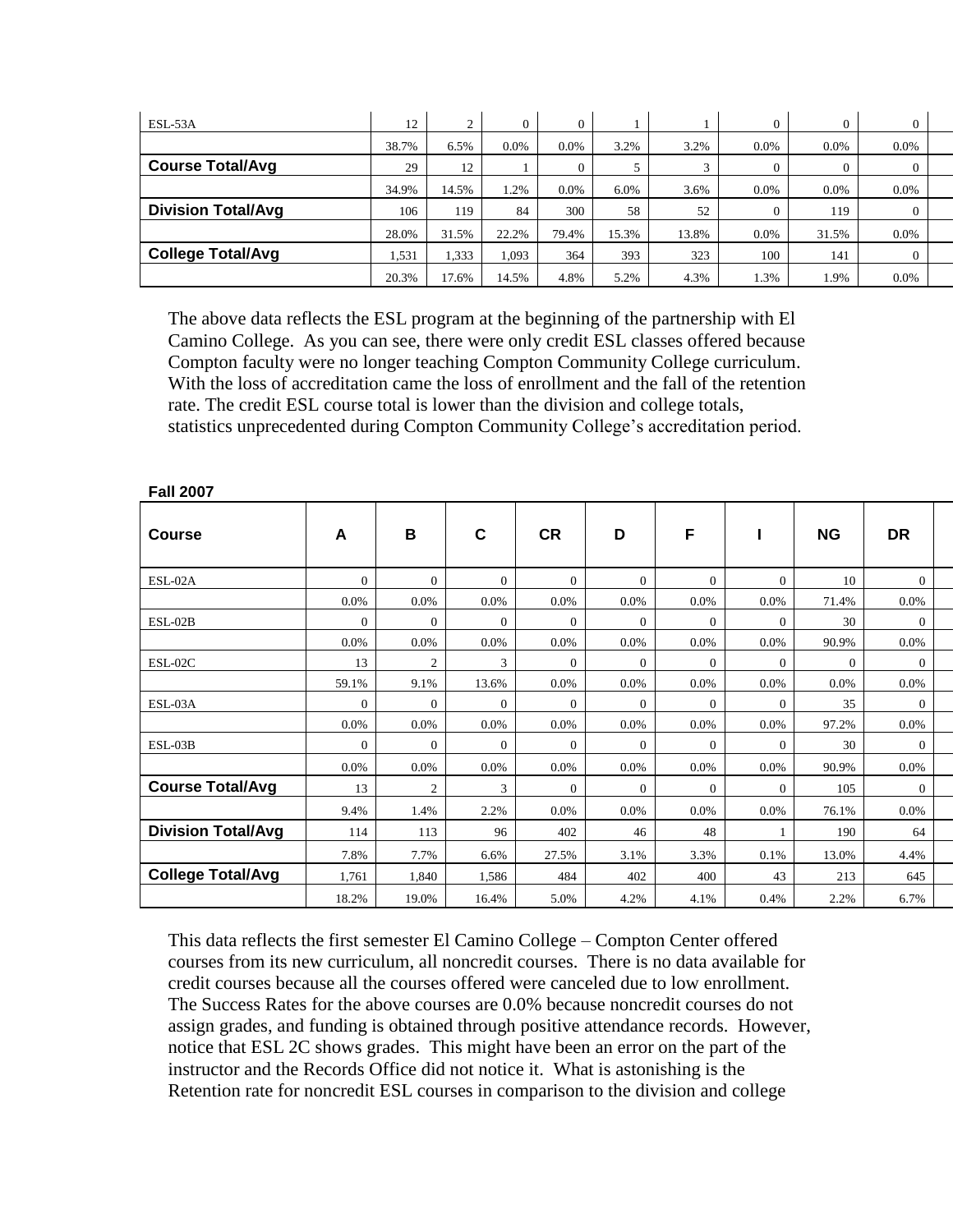| <b>Fall ZUUO</b>          |                |                |                |                |                |                |                |           |                |
|---------------------------|----------------|----------------|----------------|----------------|----------------|----------------|----------------|-----------|----------------|
| Course                    | A              | B              | $\mathbf c$    | P              | D              | F              | Т.             | <b>NG</b> | <b>DR</b>      |
| ESL-02A                   | $\Omega$       | $\overline{0}$ | $\Omega$       | $\Omega$       | $\Omega$       | $\overline{0}$ | $\overline{0}$ | 23        | $\overline{0}$ |
|                           | $0.0\%$        | $0.0\%$        | 0.0%           | 0.0%           | 0.0%           | 0.0%           | 0.0%           | 92.0%     | 0.0%           |
| $ESL-02B$                 | $\overline{0}$ | 3              | $\overline{c}$ | $\overline{0}$ | 3              | $\overline{0}$ | $\overline{0}$ | $\theta$  | $\overline{0}$ |
|                           | 0.0%           | 21.4%          | 14.3%          | 0.0%           | 21.4%          | 0.0%           | $0.0\%$        | 0.0%      | $0.0\%$        |
| ESL-02C                   | 8              | 8              | 5              | $\Omega$       | 2              | $\overline{0}$ | $\overline{0}$ | $\theta$  | $\Omega$       |
|                           | 30.8%          | 30.8%          | 19.2%          | 0.0%           | 7.7%           | 0.0%           | 0.0%           | 0.0%      | 0.0%           |
| ESL-02D                   | $\overline{0}$ | $\overline{0}$ | $\Omega$       | $\Omega$       | $\overline{0}$ | $\overline{0}$ | $\mathbf{0}$   | 44        | $\overline{0}$ |
|                           | 0.0%           | $0.0\%$        | 0.0%           | $0.0\%$        | 0.0%           | 0.0%           | 0.0%           | 95.7%     | $0.0\%$        |
| ESL-03A                   | $\Omega$       | $\overline{0}$ | $\Omega$       | $\Omega$       | $\overline{0}$ | $\overline{0}$ | $\overline{0}$ | 67        | $\overline{0}$ |
|                           | 0.0%           | $0.0\%$        | 0.0%           | $0.0\%$        | $0.0\%$        | $0.0\%$        | 0.0%           | 98.5%     | $0.0\%$        |
| $ESL-03B$                 | $\overline{0}$ | $\overline{0}$ | $\Omega$       | $\Omega$       | $\overline{0}$ | $\overline{0}$ | $\overline{0}$ | 38        | $\overline{0}$ |
|                           | $0.0\%$        | 0.0%           | $0.0\%$        | $0.0\%$        | $0.0\%$        | 0.0%           | $0.0\%$        | 100.0%    | $0.0\%$        |
| <b>Course Total/Avg</b>   | 8              | 11             | $\tau$         | $\theta$       | 5              | $\overline{0}$ | $\overline{0}$ | 172       | $\overline{0}$ |
|                           | 3.7%           | 5.1%           | 3.2%           | $0.0\%$        | 2.3%           | 0.0%           | $0.0\%$        | 79.3%     | $0.0\%$        |
| <b>Division Total/Avg</b> | 151            | 157            | 108            | 607            | 64             | 115            |                | 270       | 153            |
|                           | 7.3%           | 7.6%           | 5.2%           | 29.4%          | 3.1%           | 5.6%           | 0.0%           | 13.1%     | 7.4%           |
| <b>College Total/Avg</b>  | 2,303          | 2,209          | 1,686          | 842            | 652            | 843            | 34             | 348       | 875            |
|                           | 18.3%          | 17.6%          | 13.4%          | 6.7%           | 5.2%           | 6.7%           | 0.3%           | 2.8%      | 7.0%           |
|                           |                |                |                |                |                |                |                |           |                |

total. This rate is reflective of what it was like during Compton Community College's accreditation period.

**Fall 2008**

Again, the data reflects only noncredit ESL classes because of credit courses being canceled due to low enrollment. The retention rate is steadily climbing, and staying above the division and college totals. This could be because students in noncredit courses have "nothing to lose" by completing a class with no grade assigned in comparison to those who drop so not to receive a low or failing grade. Also, two sections ESL 2B and 2C once again reflect grades. The same instructor who assigned grades in Fall 2007 might have done it again and it went undetected by the Records Office.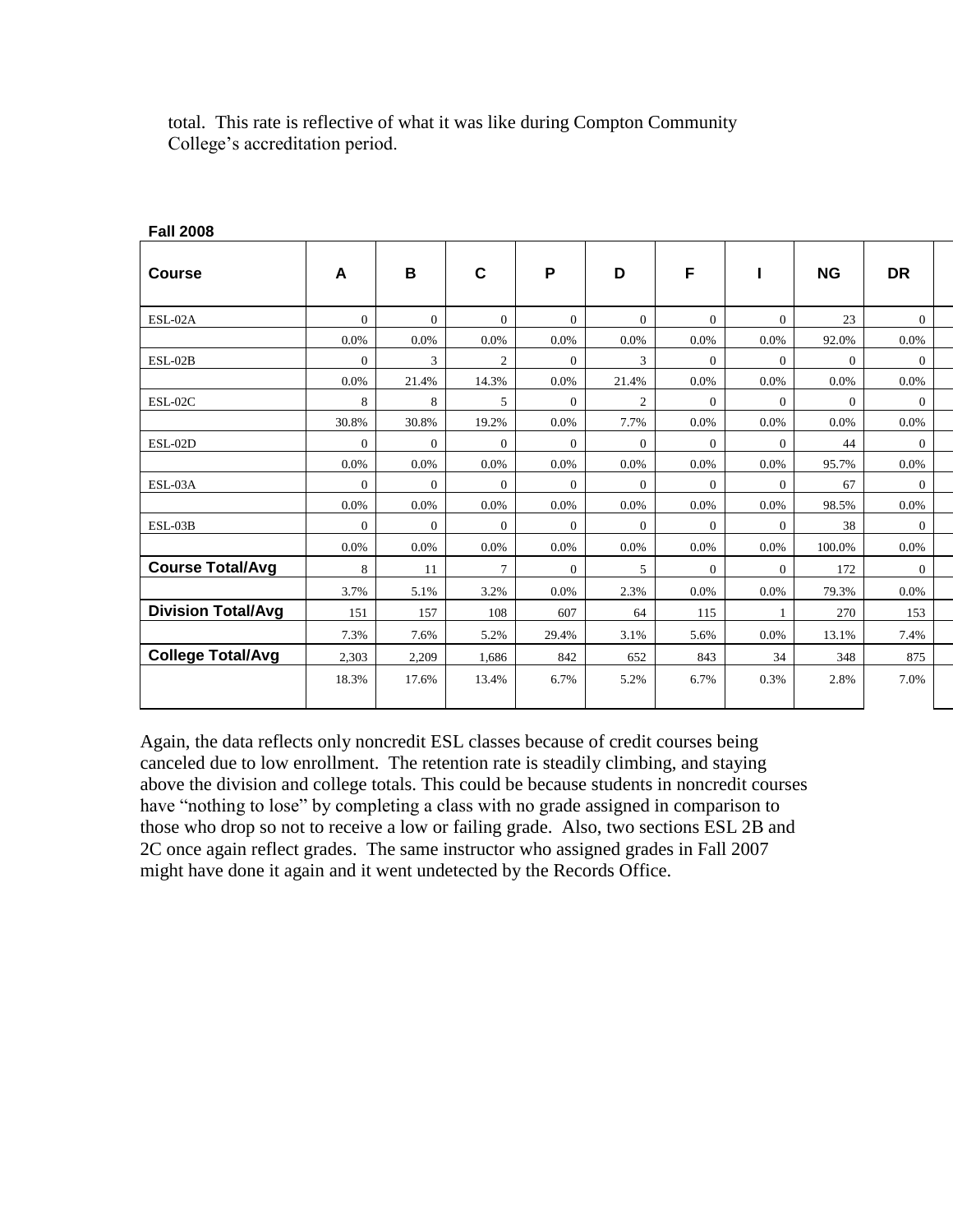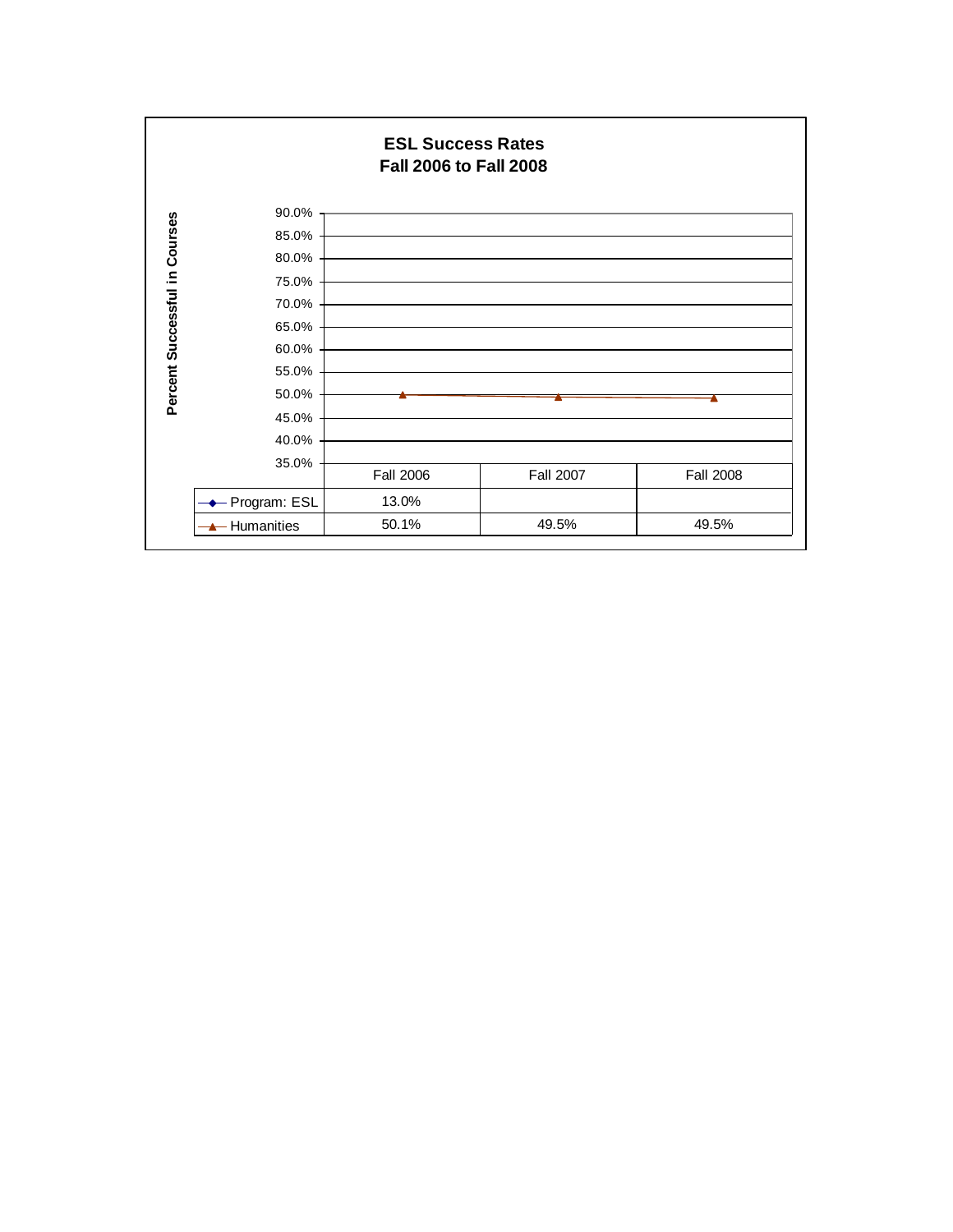

The above Retention Rates reflect only noncredit ESL classes (due to the cancellation of all credit ESL classes). The retention rates are almost at 95 percent at the end of Fall 2008, in comparison to the Humanities Division retention rate of almost 72 percent. However, as stated earlier, students in the noncredit courses do not earn a grade at the end of the semester so the attrition rate is lower. The students in the remaining Humanities Division courses will drop a class in order not to receive a low or failing grade.

#### III. Curriculum

English, like any other language, is a system of structural patterns of which "the three central subsystems are the grammatical, the phonological, and the morphophonemie." Therefore, language matters are treated not as isolated features but as structures that develop in complexity within the system. To help ESL students gain control of English as a new language, we must lead them systematically through the new language, a little at a time, and through a controlled sequence of structural patterns that are of progressive difficulty. ESL students appreciate the progress they make in acquiring the English language. Their increased ability in communicative skills brings them closer to fulfilling their goals of transferring to academic majors, and reduces their difficulty getting jobs. The acquired knowledge will equip them to cope with a society that is critical of language performance, hence provides them with strong motivation for learning and completing the program.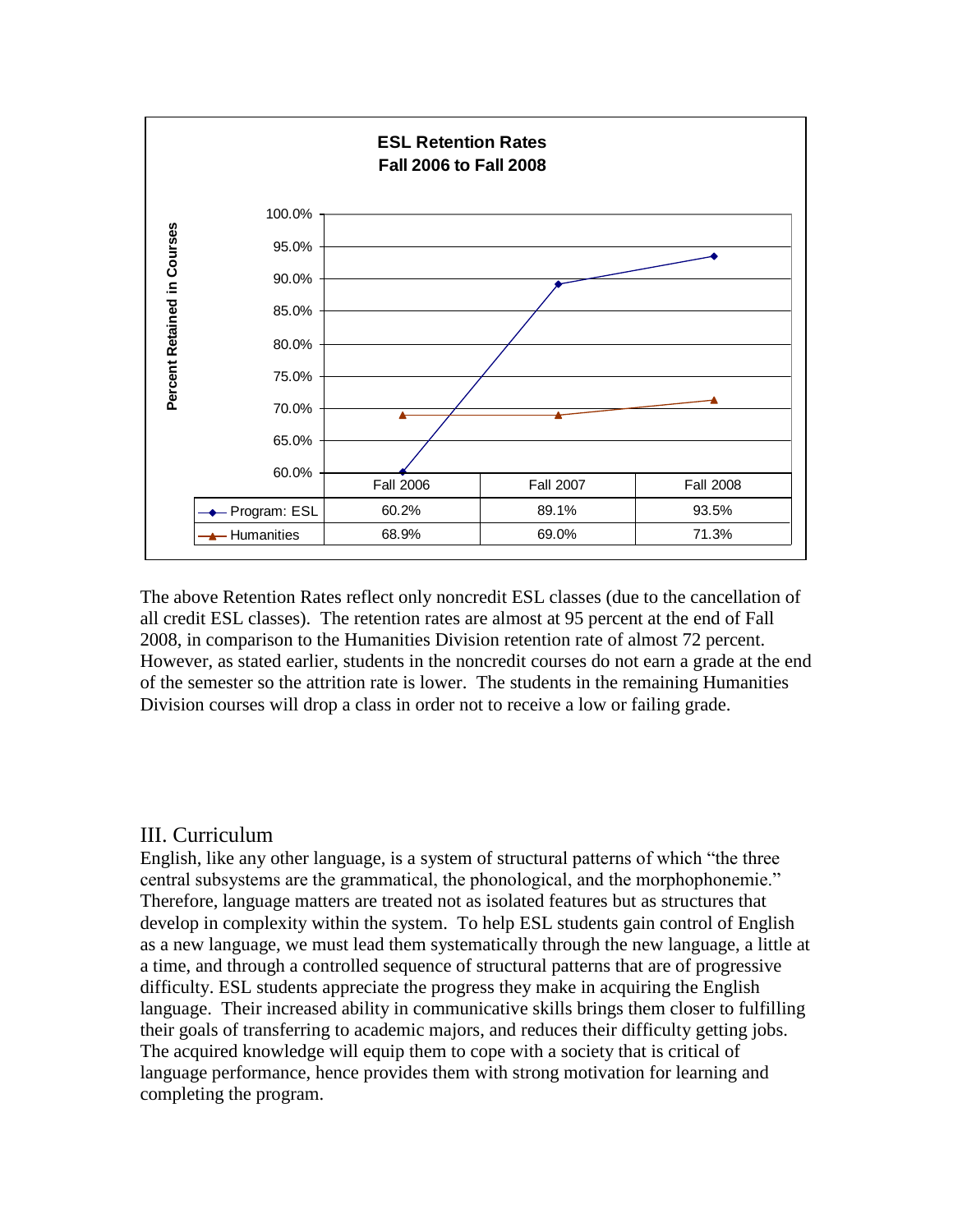#### **Courses**

The ESL non-credit courses in our center consist of four levels: Beginning, Low Intermediate, High Intermediate, and Advanced. The credit ESL courses consist of three levels: Beginning, Intermediate, and Advanced. They foster the acquisition of the four linguistic skills of listening, speaking, reading, and writing. As the students proceed from one level to the other, they acquire the structural patterns that develop in complexity to facilitate the acquisition of the skills necessary for the improvement of the cognitive processes and communication in English. Their spoken language, as well as their written language, continues to show less traces of their first language as they move up the ladder in the courses. Such progress entails increased performance and involvement in classroom activities.

#### **Overview of Course Status:**

| ESL $01 -$ Approved in 2009 | ESL 51A – Reviewed in 2009      |
|-----------------------------|---------------------------------|
| ESL 2A - Approved in 2006   | ESL 51B – Reviewed in 2009      |
| ESL $2B -$ Approved in 2006 | ESL 51C – Reviewed in 2009      |
| ESL $2C -$ Approved in 2006 | ESL 52A – Reviewed in 2009      |
| ESL $2D$ – Approved in 2006 | ESL 52B – Reviewed in 2009      |
| ESL $3A -$ Approved in 2006 | ESL 52C – Reviewed in 2009      |
| ESL $3B -$ Approved in 2006 | ESL 53A – Reviewed in 2009      |
| ESL $3C$ – Approved in 2006 | ESL 53B – Reviewed in 2009      |
| ESL 3D - Approved in 2006   | English $AX -$ Reviewed in 2009 |

#### **Out-of-Compliance Courses**

All course outlines have been reviewed within the past six years and there are no out-ofcompliance courses.

#### **Course Additions to Current Course Offerings**

One course was added during this review cycle – ESL 01, Preparation for Naturalization and Citizenship. It is the department's hope that the course will be offered for the first time in summer 2010.

#### **Course Overviews**

**English as a Second Language 01 Preparation for Naturalization and Citizenship** 0 units; 3 hours lecture Non-credit

This course provides foreign-born students whose first language is not English with basic knowledge of the history of the United States and the structure of American government, and prepares them for passing the written, reading, and oral interview portions of the United States Naturalization Examination.

#### **English as a Second Language 02A**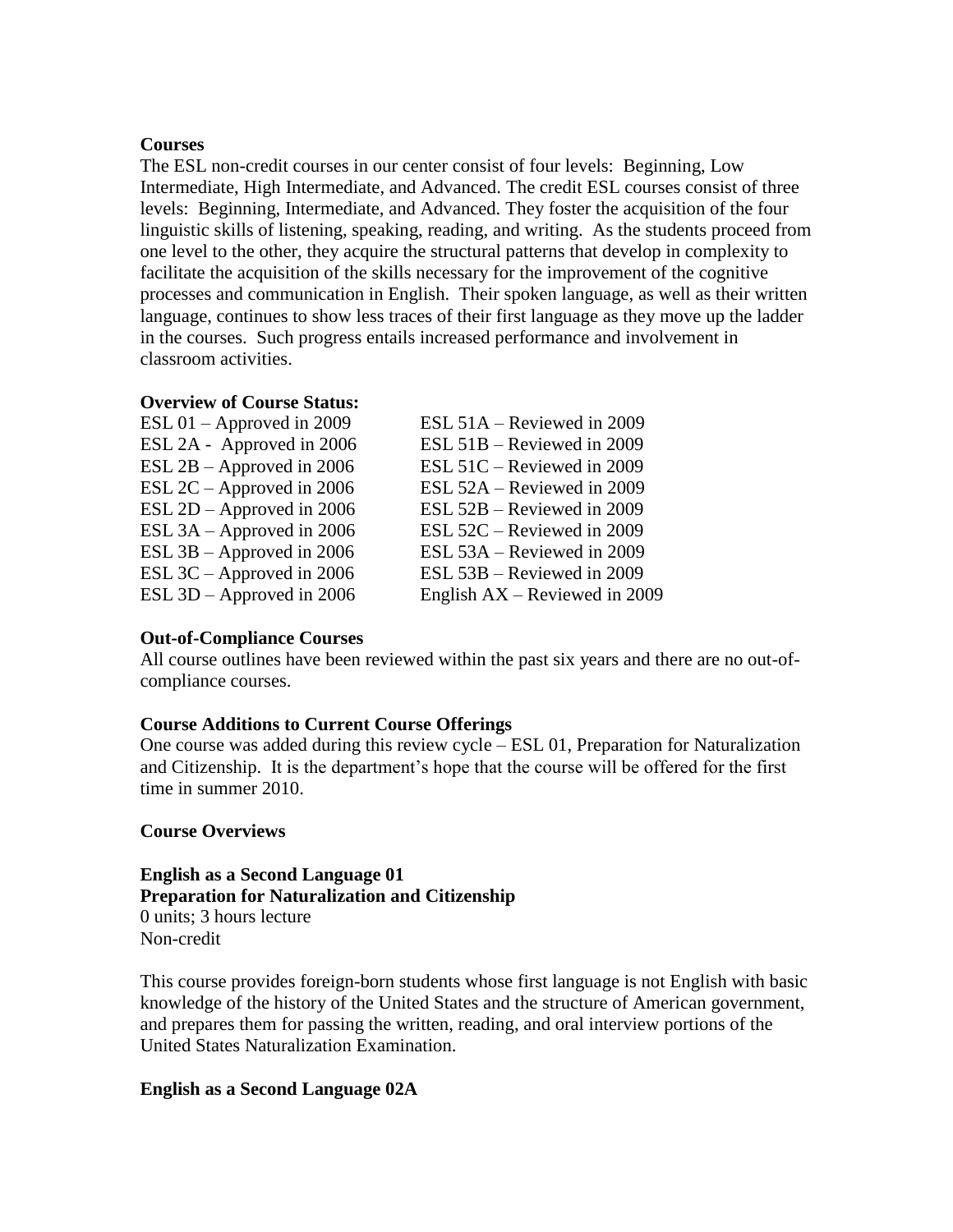#### **Conversation and Grammar, Level I**

0 units; 5 hours lecture Recommended Preparation: concurrent enrollment in ESL 03A Non-credit

This Level I conversation and grammar course provides focused practice on English grammar forms and structures through listening, speaking, reading, and writing activities. Emphasis is on the verb "be," the simple present tense, nouns, adjectives, prepositions, statements, and questions. Capitalization and punctuation rules are also introduced and applied in writing simple sentences.

#### **English as a Second Language 02B Conversation and Grammar, Level II**

0 units; 5 hours lecture Recommended Preparation: qualification by assessment or completion of ESL 02A; concurrent enrollment in ESL 03B. Non-credit

This Level II conversation and grammar course provides focused practice on English grammar forms and structures through listening, speaking, reading, and writing activities. Emphasis is on prepositions of time, possessive nouns and adjectives, present progressive and simple past tense, modals of ability and suggestion, imperatives, and punctuation rules.

# **English as a Second Language 02C Conversation and Grammar, Level III**

0 units; 5 hours lecture Recommended Preparation: qualification by assessment or completion of ESL 02B; concurrent enrollment in ESL 03C. Non-credit

This Level III conversation and grammar course provides focused practice on English grammar forms and structures through listening, speaking, reading, and writing activities. Emphasis is on verb tenses, direct/indirect objects, modals, comparatives, superlatives, count and non-count nouns, and quantifiers.

#### **English as a Second Language 02D Conversation and Grammar, Level IV**

0 units; 5 hours lecture Recommended Preparation: qualification by assessment or completion of ESL 02C; concurrent enrollment in ESL 03D Non-credit

: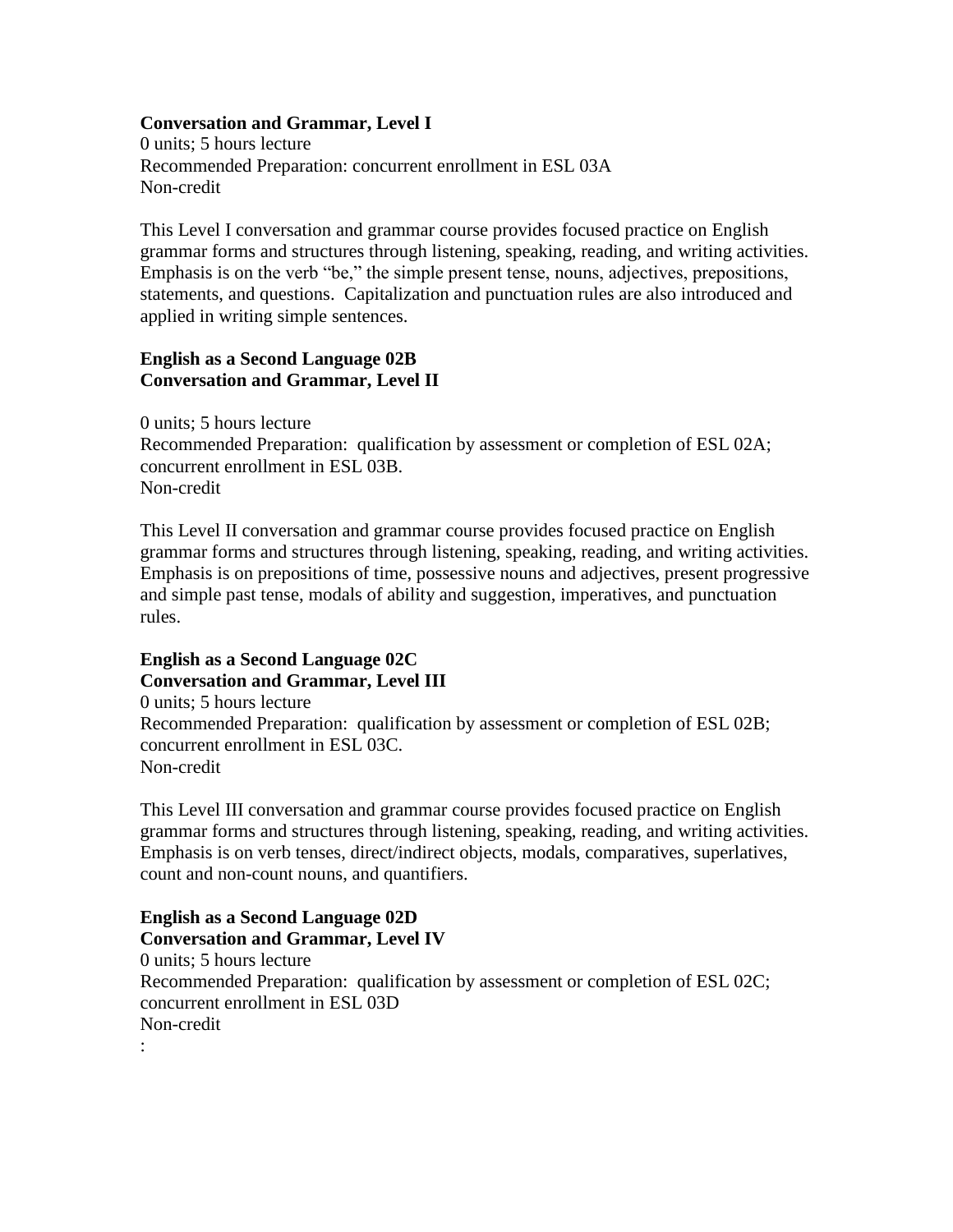This Level IV conversation and grammar course provides focuses practice on English grammar forms and structures through listening, speaking, reading, and writing activities. Emphasis is on the continuous and perfect tenses, transitive and intransitive verbs, irregular verb forms, the passive voice, participial adjectives and idioms.

#### **English as a Second Language 03A Reading and Writing. Level I**

0 units; 5 hours lecture Recommended Preparation: concurrent enrollment in ESL 02A. Non-credit

This Level I reading and writing course is designed to improve reading comprehension, increase vocabulary, and improve critical thinking and writing skills. Students will write descriptive and chronologically ordered paragraphs.

### **English as a Second Language 03B Reading and Writing, Level II**

0 Units; 5 hours lecture Recommended Preparation: qualification by assessment or completion of ESL 03A; concurrent enrollment in ESL 02B. Non-credit

This level II reading and writing course is designed to improve reading comprehension, increase vocabulary, and improve critical thinking and writing skills. Students will write descriptive, instructional, biographical, narrative, and subjective paragraphs.

# **English as a Second Language 03C Reading and Writing, Level III**

0 Units; 5 hours lecture Recommended Preparation: qualification by assessment or completion of ESL 03B; concurrent enrollment in ESL 02C. Non-credit

This level III reading and writing course is designed to improve reading comprehension, increase vocabulary, and improve critical thinking and writing skills. Students will write paragraphs using chronological order, emphatic order, and spatial order.

# **English as a Second Language 03D – Reading and Writing, Level IV**

0 units; 5 hours lecture Recommended Preparation: qualification by assessment or completion of ESL 03C; concurrent enrollment in ESL 02D. Non-credit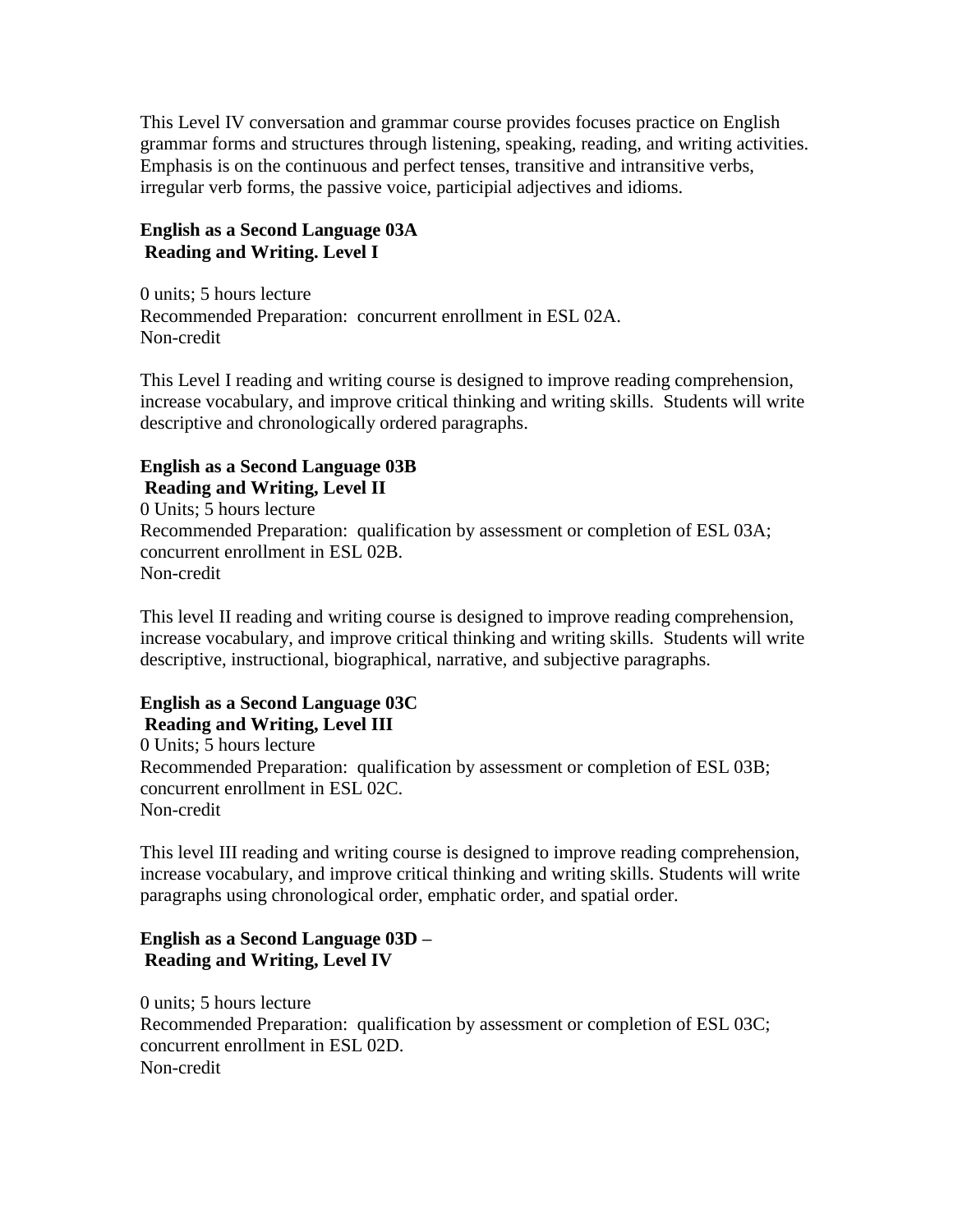This Level IV reading and writing course is designed to provide students with strategies to improve reading comprehension and writing skills. Reading practice activities will be presented to increase vocabulary, use context for determining meaning of texts, and develop critical thinking skills. In writing, students will study a variety of grammatical structures and transitional expressions to help generate simple expository paragraphs.

**English as Second Language 51A Introduction to English in Conversation** 4 units; 5 hours lecture Recommend Preparation: qualification by assessment Credit, not degree applicable

This introductory course is designed to activate a student's English-speaking and English-comprehension skills in a supportive atmosphere. The course includes crosscultural communication topics; role play and other small group activities; introduction to common American idioms and expressions; pronunciation exercises designed to improve intelligibility; and listening comprehension practice.

#### **English as a Second Language 51B Intermediate Listening, Speaking and Pronunciation**

4 units; 5 hours lecture Prerequisite: ESL 51A with a minimum grade of C or qualification by assessment. Credit, degree applicable

Students in this course gain greater confidence and skill in listening to and speaking English by participating in activities such as listening to mini-lectures and taking notes, presenting impromptu speeches, prepared speeches, and oral reports; conducting surveys and interviews; performing role plays and dramas; and discussing and debating controversial topics. Students improve their pronunciation, intonation and stress, listening comprehension, and knowledge of idiomatic expressions, and American culture and humor.

# **English as a Second Language 51C Advanced Listening, Speaking and Pronunciation**

4 units; 5 hours lecture Prerequisite: ESL 51B with a minimum grade of C or qualification by assessment. Credit, degree applicable

This course provides advanced instruction in oral English skill, emphasizing pronunciation, communication, and correction of common errors. A listening program related to lecture materials prepares students for courses across the curriculum. Crosscultural interaction, group presentations, and speeches are part of the course.

#### **English as a Second Language 52A Introduction to Reading and Vocabulary Building**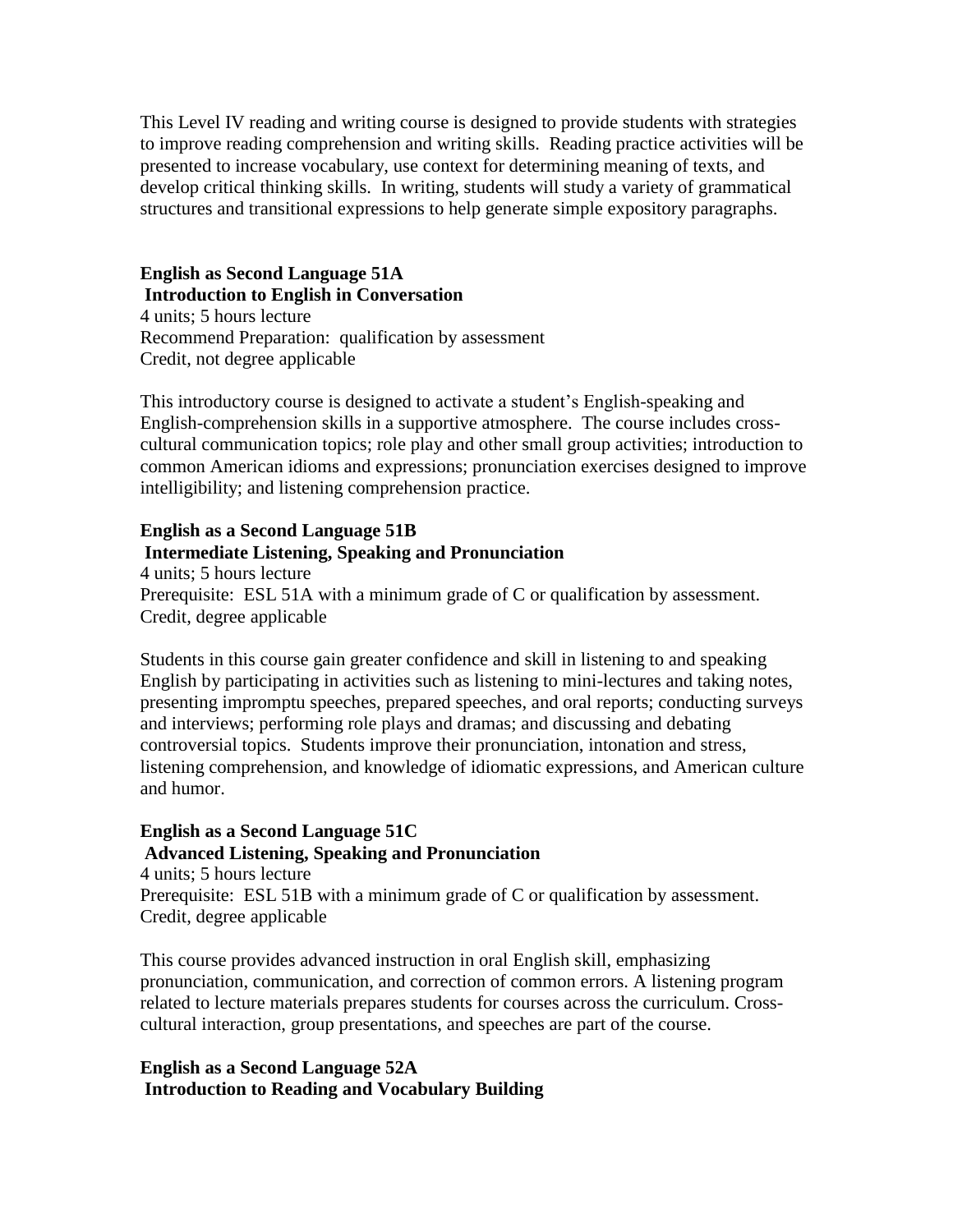4 units; 5 hours lecture Recommended Preparation: qualification by assessment Credit, not degree applicable

This is an introductory course designed to transfer literacy in the first language to English by building basic reading skills and expanding vocabulary. Through the use of reading texts, reading kits, main idea exercises, and skimming and scanning activities, the foundation skills are developed through regular application. The aim of the course is to identify and reinforce good reading habits and to free students from over-dependence on dictionaries, with a focus on context as the key to meaning.

### **English as a Second Language 52B Intermediate Reading and Vocabulary Building**

4 units; 5 hours lecture Prerequisite: ESL 52A with a minimum grade of C or qualification by assessment. Credit, degree applicable

This is an intermediate level course designed to teach appropriate reading skills, such as the ability to make inferences, draw conclusion, understand the meaning of vocabulary words in context through word analysis and contextual clues, and determine the main idea from a passage. Students read from a variety of sources, including newspapers, essays, short stories, and novels. Students also increase their academic vocabulary through vocabulary building activities.

#### **English as a Second Language 52C Advanced Reading**

4 units; 5 hours lecture Prerequisite: ESL 52B with a minimum grade of C or qualification by assessment Credit, degree applicable

The purpose of this course is to provide interpretive, critical and analytical reading skills for fiction and nonfiction genres. It includes an in-depth study of a novel and the language necessary to discuss and write critically about what is read.

#### **English as a Second Language 53A Elementary Grammar and Writing**

4 units; 5 hours lecture Recommended Preparation: qualification by assessment Credit, not degree applicable

This entry-level academic composition course offers students an intensive writing experience. Students will write well-organized and coherent paragraphs transitioning to multi-paragraph essays. Students will identify and address grammar problems in their writing.

#### **English as a Second Language 53B**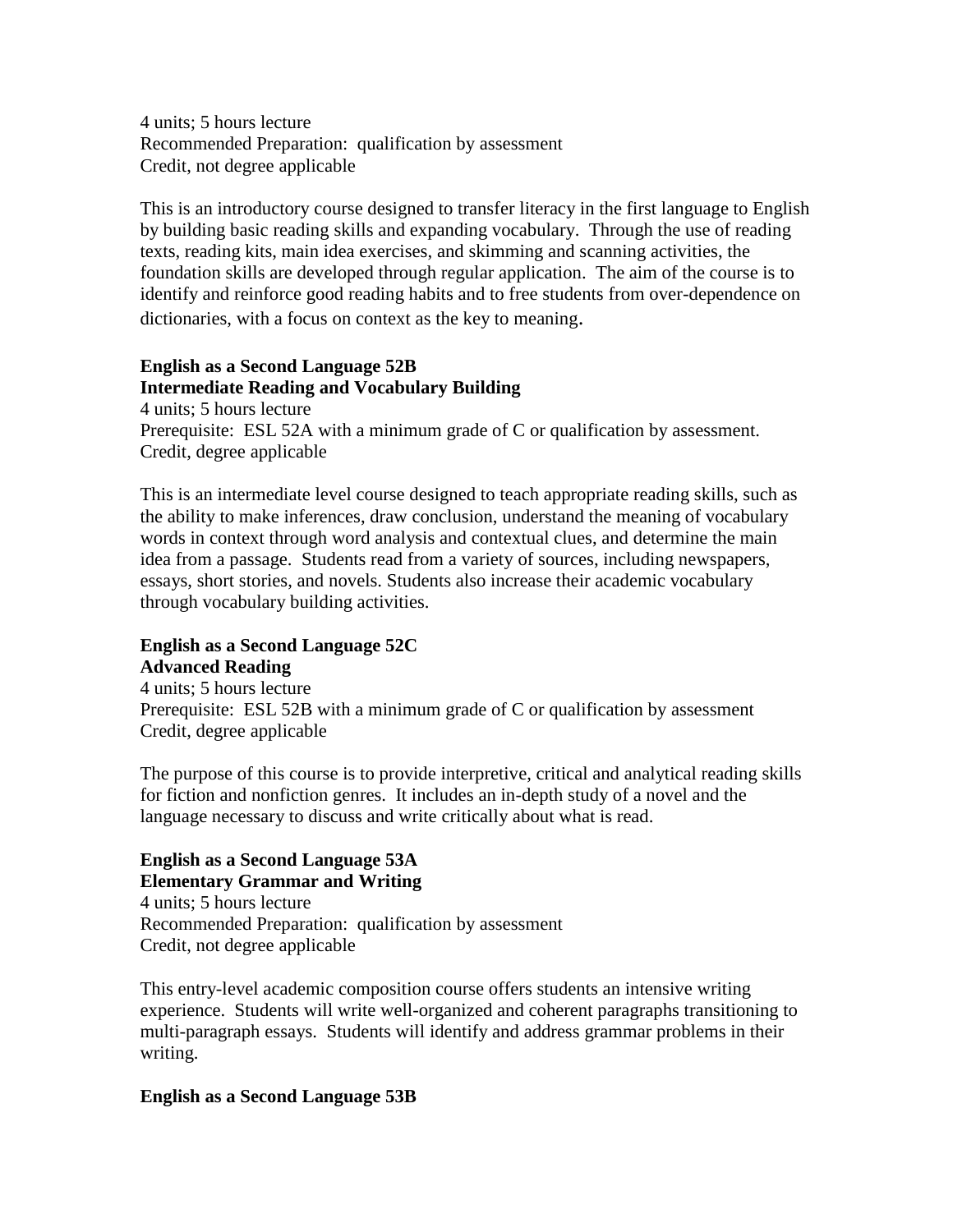#### **Intermediate Writing and Grammar**

4 units; 5 hours lecture Prerequisite: ESL 53A with a minimum grade of C or qualification by assessment Credit, degree applicable Transfer CSU, UC\*

This intermediate-level academic composition course offers students and intensive experience in writing college essays. Students will learn to write well-organized, coherent expository essays, including critical reactions to readings, and employing various rhetorical modes. Basic rules of grammar are reviewed and more advanced rules are introduced.

#### **English as a Second Language 54 American Culture for ESL Students**

2 units; 2 hours lecture Recommended Preparation: ESL 51B, ESL 52B, and ELS 53B Credit, degree applicable

This ESL assists ESL students to succeed in college-level courses by introducing them to traditional and changing values in the United States such as individualism, self-reliance, pragmatism, and consumerism. Students will learn how these values affect education, family life, and popular culture. Students will improve their English language skills by analyzing television shows, movies, magazine and newspaper articles, as well as by conducting informal surveys and observation tasks.

# **English as a Second Language 55**

#### **English as a Second Language for College Students**

4 units; 5 hours lecture Prerequisite: ESL 53A with a minimum grade of C or qualification by assessment Credit, degree applicable Transfer CSU

This is an intermediate level ESL course designed for students with college and university goals. It helps academically-oriented students to master many of the structures in the English language necessary for success in college. These include question formation, articles, verb tense and time, modal auxiliaries, conditional sentences, and idiomatic expressions. Speaking, listening, reading and writing are all involved in this reinforcement course.

# **IV. Student Learning Outcomes (SLOs)**

# **Student Learning Outcomes Assessment Cycle**

The English as a Second Language department is on schedule to complete the required SLO development and assessment cycle. The department faculty have written the Program Level SLOs for both the credit and non-credit components of the program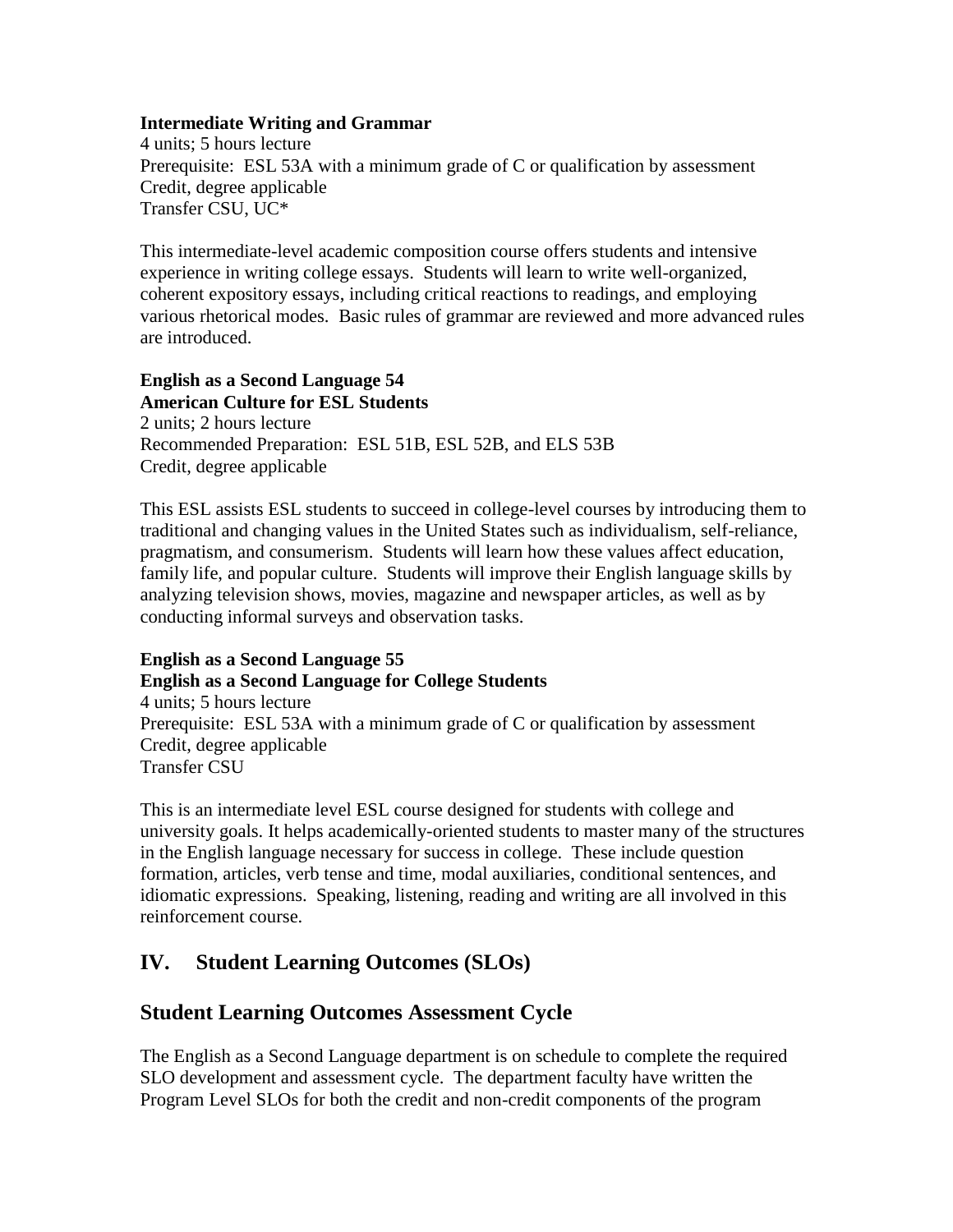(collaborating with the faculty at El Camino College), as well as one SLO each for the four conversation and grammar non-credit courses (ESL 02A, 02B, 02C, and 02D) and two SLOs each for the four reading and writing non-credit courses (ESL 03A, 03B, 03C, and 03D). The department collected data for assessing the SLO for ESL 02B in the Fall 2009. Analysis of the data for ESL 02B will be completed in Spring 2010. Additional assessments will be conducted in the spring for some of the remaining non-credit courses. The development of SLOs and assessment results for the credit component of the program have been completed and conducted by the faculty at the main campus, El Camino College.

# **Program Level Student Learning Outcomes:**

The department has two Program Level Learning outcomes – one for the credit component and one for the non-credit component, both corresponding with the College's Core Competencies.

Credit Courses Program Level Outcome and ECC Core Competency Addressed:

• Upon completion of the credit ESL program, students will have adequate listening, speaking, reading, writing and academic skills to successfully complete transfer-level classes.

Non-credit Courses Program Level Outcome and ECC Core Competency Addressed:

Upon completion of the non-credit ESL program, students will have the necessary skills for interacting successfully in an English-speaking environment, for improving their employability, and/or for entry into credit-level classes.

# **Course Level Student Learning Outcomes:**

The department has written SLOs for the eight courses taught in the non-credit component of the program. Following are completed SLOs per course.

ESL 02A: Students will participate in face-to-face conversations of familiar context about basic needs, utilizing learned words and phrases on topics related to common everyday situations, basic grammatical structures, and words that signal differences between present and past.

**ESL 02B:** Students will participate in simple conversations dealing with basic survival needs or the description of a sequence of events in the past and use and respond to yes/no and information questions; they will demonstrate competence, with limited success, in the application of grammatical rules of subject-verb agreement and the use of modal auxiliaries to convey the meaning of ability and possibility.

**ESL 02C**: Students will participate in face-to-face conversations about personal histories and/or description of places and people with some errors and limited fluency, applying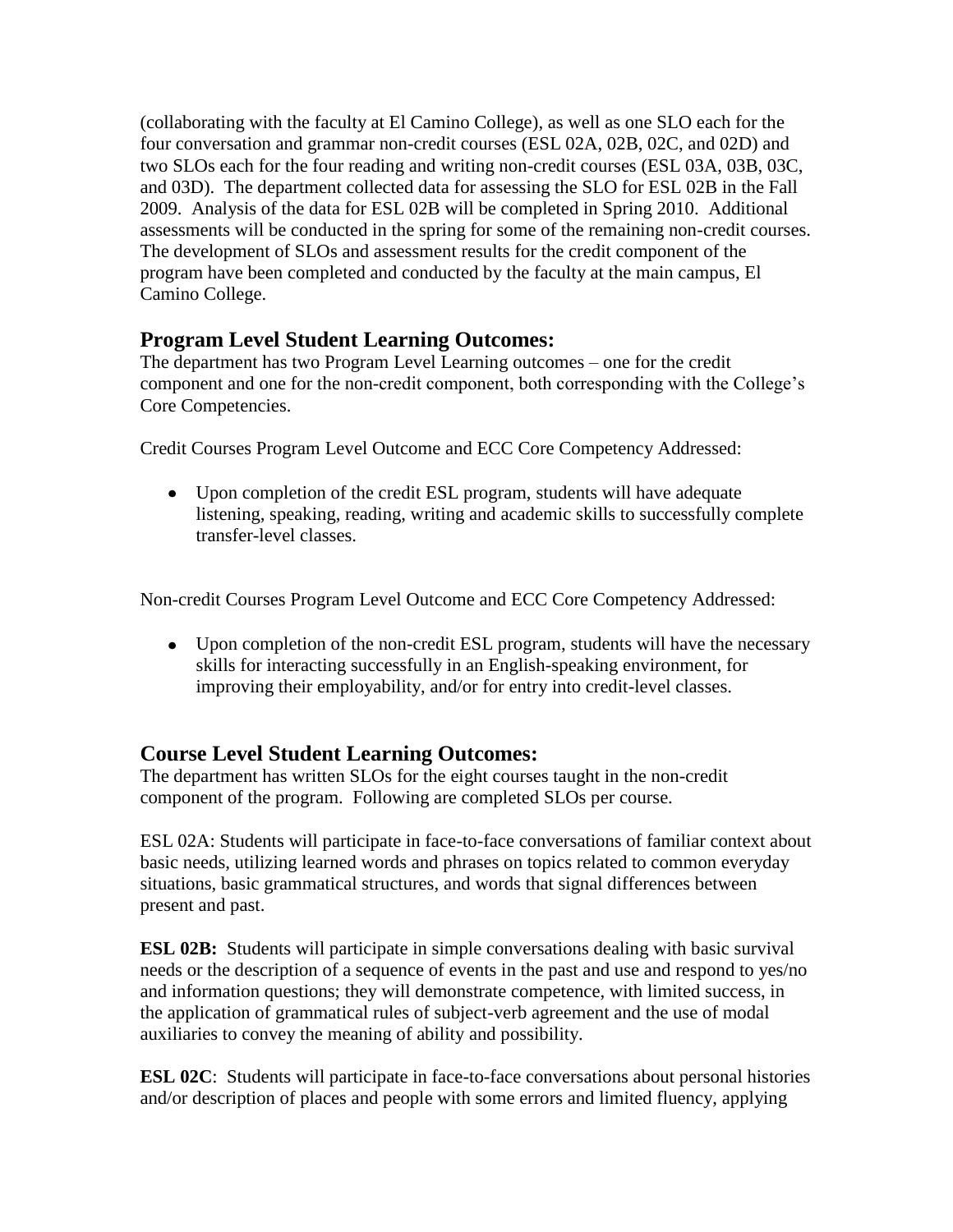basic grammatical and idiomatic structures of appropriate verb tenses of present/past/future and word order to self-monitor speech in simple statements and/or questions. They will also demonstrate the skill of using distinct modal auxiliaries to convey future, possibility, and advice.

**ESL 02D:** Students will participate in face-to-face or telephone conversations on familiar topics containing complex structures of perfect tense, passive voice, and some adverbial clauses. They will demonstrate understanding of essential points when engaged in topics on everyday events or familiar fields of knowledge that may include unfamiliar vocabulary. However, searching for appropriate word choice and grammatical accuracy may inhibit communication and limit fluency.

#### **ESL 03A**:

#### **Reading:**

Students will identify the topic, the main idea, and the details that support the main idea and the time sequence to interpret simplified short narrative or descriptive passages containing words and phrases on familiar learned topics provided with visual aids.

#### **Writing:**

Students will write a short narrative paragraph such as a short e-mail, thank you note, or personal experience which demonstrates competence in basic structure of simple sentences and in using signal words to indicate chronological order.

# **ESL 03B:**

#### **Reading**:

In short reading selections related to simple life skills, students will scan for specific information, draw meaning of unfamiliar vocabulary by analyzing affixes and other context clues, and distinguish facts from opinions in simple familiar narrative or descriptive passages.

#### **Writing**:

Students will write well-structured paragraphs to describe a person, thing, or place, generate a short narrative of daily activities or past events, or give instructions by organizing steps in a process. Students will demonstrate competence, to a limited degree, in applying the mechanics of writing and the use of adjectives for description, time-order signal words to establish chronological order, and imperatives to give instructions.

#### **ESL 03C:**

#### **Reading**:

Students will interpret the meaning of a reading passage on a familiar topic by using learned strategies of previewing and predicting to make logical guesses and of skimming and scanning to discover the main idea and specific information that support the main idea; students will apply vocabulary skills of identifying affixes and synonyms/antonyms to draw meaning from a familiar text.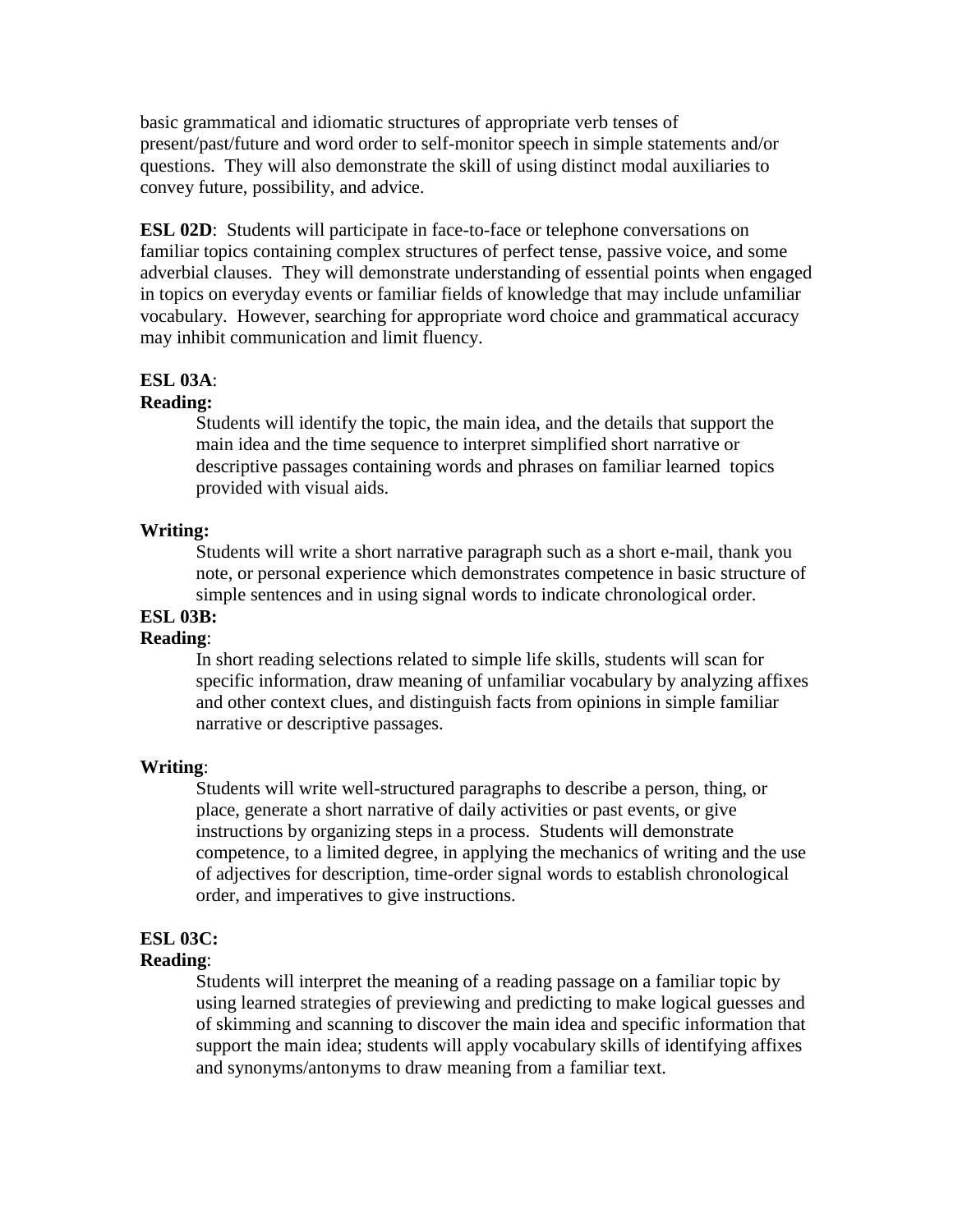#### **Writing**:

Students will write related sentences to form paragraphs reflecting different patterns of organization: time, order of importance, or space using distinct groups of transition words and prepositions; students will make revisions which demonstrate competence in applying appropriate rules of grammar and mechanics of writing.

#### **ESL 03D:**

#### **Reading**:

In reading material that may involve familiar or somewhat unfamiliar fields of knowledge, students will use appropriate reading strategies to identify main ideas and key points to evaluate the content for facts or opinions, make inferences, or interpret the author's point of view. They will demonstrate competence in using grammar and other context clues to interpret unfamiliar words and complex sentences.

#### **Writing:**

Students will generate short summaries of reading passages on familiar topics, write informal letters, and develop short comparison/contrast or cause/effect paragraphs, using relevant signal words and punctuation, but not without errors. They will apply, with limited success, the writing process that involves the four steps of brainstorming, outlining, writing, and revising to develop paragraphs of the different types of organization.

#### **ESL 51A (Student Presentation)**

- Students will give a 3 to 5 minute in-class presentation on a given topic (e.g., introduction to a cultural artifact or custom, how to cook a dish).
- The presentation should be relatively comprehensible in that the student uses appropriate diction and has intelligible pronunciation.
- The presentation should be from grammatical errors that would inhibit comprehensibility.

#### **ESL 51A (Measuring Speech Effectiveness)**

Students will give a short 3-5 minute presentation on a given topic demonstrating verbal and nonverbal features, including pronunciation (minimal pairs, stress and intonation), timing (rhythm, appropriate pauses), volume and rate of speech eye contact and body movement.

#### **ESL 51A (Measuring Speech Effectiveness II)**

Give a short prepared speech on a given topic which demonstrates relatively clear and coherent knowledge of vocabulary associated with that topic, which is relatively free of basic grammar errors.

#### **ESL 51B (Measuring Speech Effectiveness)**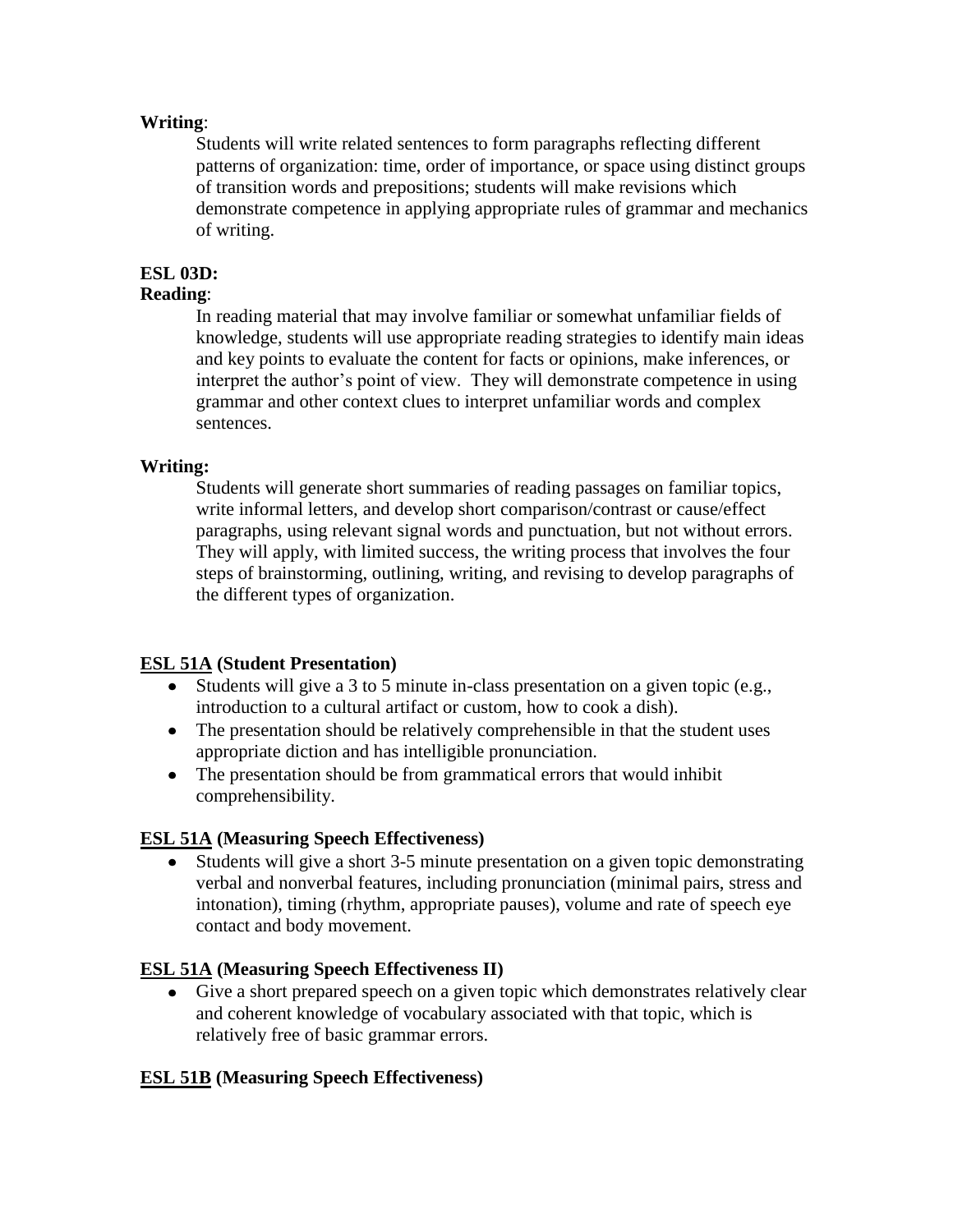Students will give a short 3-5 minute presentation on a given topic demonstrating verbal and nonverbal features, including pronunciation (minimal pairs, stress and intonation), timing (rhythm, appropriate pauses), volume and rate of speech eye contact and body movement.

# **ESL 51B (Measuring Speech Effectiveness II)**

Give a short prepared speech on a given topic which demonstrates relatively clear and coherent knowledge of vocabulary associated with that topic, which is relatively free of basic grammar errors.

# **ESL 51C (Measuring Speech Effectiveness)**

Students will give a short 3-5 minute presentation on a given topic demonstrating verbal and nonverbal features, including pronunciation (minimal pairs, stress and intonation), timing (rhythm, appropriate pauses), volume and rate of speech eye contact and body movement.

# **ESL 51C (Measuring Speech Effectiveness II)**

Give a short prepared speech on a given topic which demonstrates relatively clear and coherent knowledge of vocabulary associated with that topic, which is relatively free of basic grammar errors.

# **ESL 52A (Drawing Inference/Implying Meaning)**

Given a poem or short article of reasonable length/difficulty, students will be able to recognize implied meaning/inference by means of true or false or multiple choice question(s).

#### **ESL 52A (Locating Main Ideas)**

Given an intermediate-mid level passage containing targeted vocabulary, students will be able to locate main ideas.

#### **ESL 52A (Identifying Vocabulary in Context)**

Given an intermediate-mid level article containing targeted vocabulary, students will be able to choose the appropriate definition, synonym or description of each targeted word.

#### **ESL 52A (Summary of a short story or passage)**

(200- Given an intermediate-mid level short story or passage, students will be able to summarize to approx. 20% of original length in their own words, and including main ideas and support only.

#### **ESL 52A (Locating Specific Details)**

Given an intermediate-mid level article containing targeted vocabulary, students will be able to locate specific details.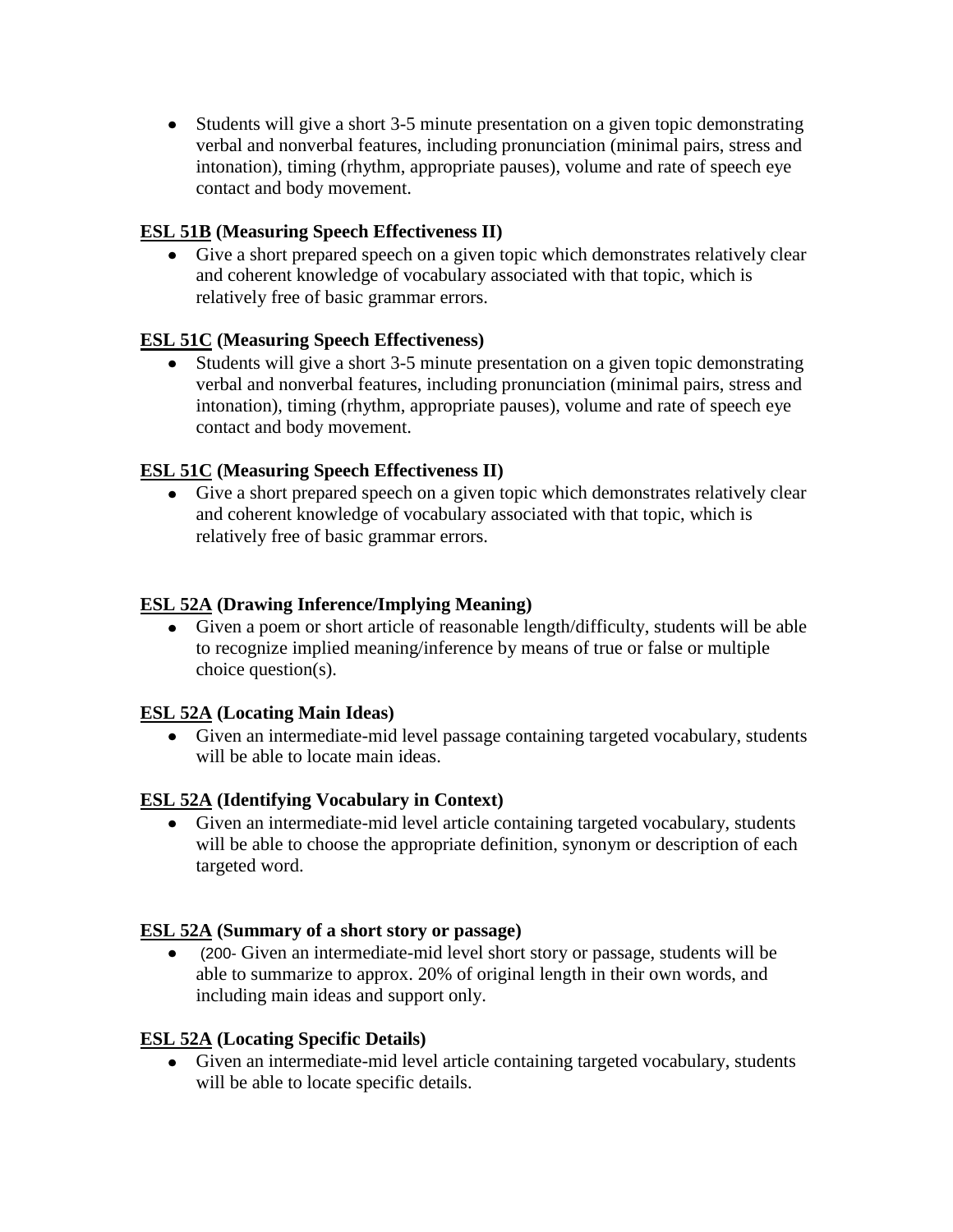# **ESL 52A (Identifying Correct Word Form)**

Given a choice of intermediate-mid level word forms, students will be able to identify the correct word form to complete a given sentence.

# **ESL 52B (Drawing Inference/Implying Meaning**

Given a poem or short article of reasonable length/difficulty, students will be able to recognize implied meaning/inference by means of true or false or multiple choice question(s).

# **ESL 52B (Pre-Reading Activity**

- To prepare an intermediate-level ESL reading class for a college-level short story homework assignment, the class will answer questions and discuss topics relating directly to the assigned reading.
- These questions and discussions will provide background to the topic, relate new ideas to students of different cultures, use students prior life experiences to understand the new ideas, give students an opportunity to become interested in the topic, and help students feel comfortable reading, talking, and ultimately understanding the meaning of the assigned homework.

# **ESL 52C (Drawing Inference/Implying Meaning**

Given a poem or short article of reasonable length/difficulty, students will be able to recognize implied meaning/inference by means of true or false or multiple choice question(s).

# **ESL 52C (Term Paper of a Novel)**

- Students will write a 3 to 5 page term paper that summarizes, analyzes, and critiques a novel they have read outside of class.
- The term paper will include at least one quotation from the novel that illustrates the author's writing style or stresses a point that the student wants to make.

The paper will follow MLA quotation and formatting rules.

# **ESL 53A (Starting Strong)**

- In a 90-minute in-class writing task, using a dictionary as needed, students will write a 2 or 3 paragraph 250 word) summary/response essay based on a proverb, folk tale, or short fiction or non-fiction article which has previously been read and discussed in class.
- The essay should include the title and author of the text, a 4 to 8 sentence summary and a thesis sentence which connects the summary to the response.
- The response may consist of a personal narrative, an opinion, or an analysis.
- The essay should demonstrate coherence through the use of basic transition words, and should show developing competence in basic sentence mechanics and basic verb usage.

# **ESL 53B (In-Class Writing)**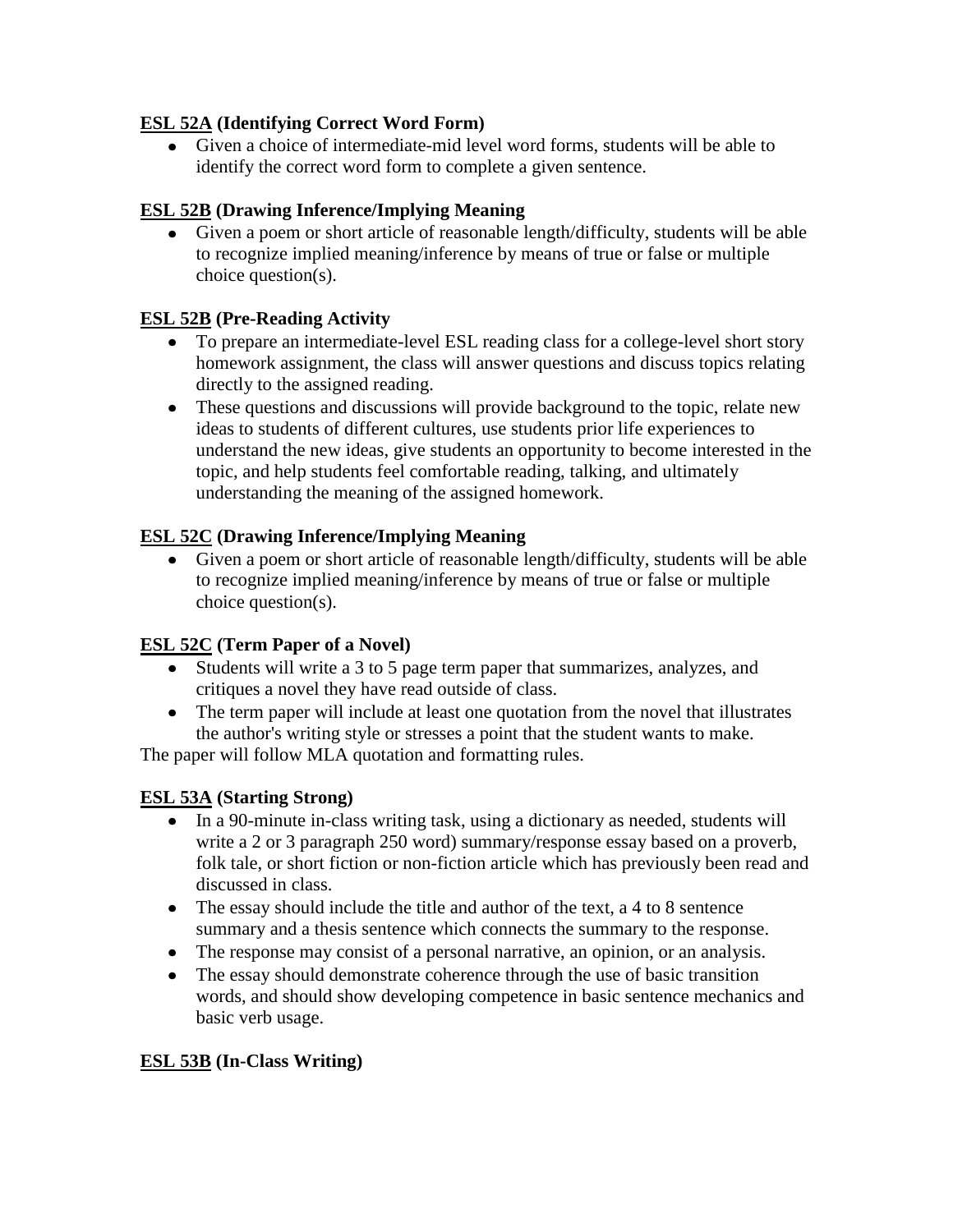- In an in-class writing task based on a short intermediate level text which was discussed in class, students will write a multi-paragraph essay responding to the reading.
- The essay should be relatively free of basic grammar errors (but may still have some intermediate-level grammar problems), have a clear thesis, body paragraphs which support the thesis, each containing a quote or specific example from the reading, transitions at the beginning of each paragraph, and a competent introduction and conclusion.

# **ENGL AX**

- Write a multi-paragraph expository composition with an introduction and conclusion that responds to a text already covered in class.
- A clear position reflecting other points of view should be developed and sustained through the entire essay.
- The writer's ideas should be insightful, focused, and organized.
- Sources must be attributed and incorporated into the writer's argument.
- Word choice, sentence structure, punctuation, and spelling should not hinder readability.

# **SLO Assessments**

Only one course SLO assessment was conducted during the fall 2009 semester. Faculty assessed ESL 02B, one course in the morning and one in the evening and completed the entire assessment document in March 2010.

**Important Findings**: Two groups of students took part in the assessment. The assumption was that morning students would perform better in communicating in English than evening students for two considerations: most of the morning students are non-working students, thereby, they can maintain better focus in class; also, morning students have more exposure to the campus resources, e.g. the library, language lab, tutors, and student life activities. Based on the analysis of the data, our hypothesis that the morning group would perform better than the evening group was inaccurate. The only significant difference in performance was in vocabulary sub-skill, with morning group performing at 95% versus 87% for the evening group. Considerably, more focus needs to be given to developing speaking skills that utilize the targeted grammatical structures.

# **V. Facilities and Equipment**

#### **Facilities Used by the Program**

The campus at Compton Educational Center is limited in its facilities and learning resources. ESL faculty members and students utilize classrooms, the Student Lounge or Staff Lounge – when available – to host program events and meetings related to student workshops and orientations. ESL instructors often refer students to the tutorial program in the Learning Resource Center for out-of-classroom academic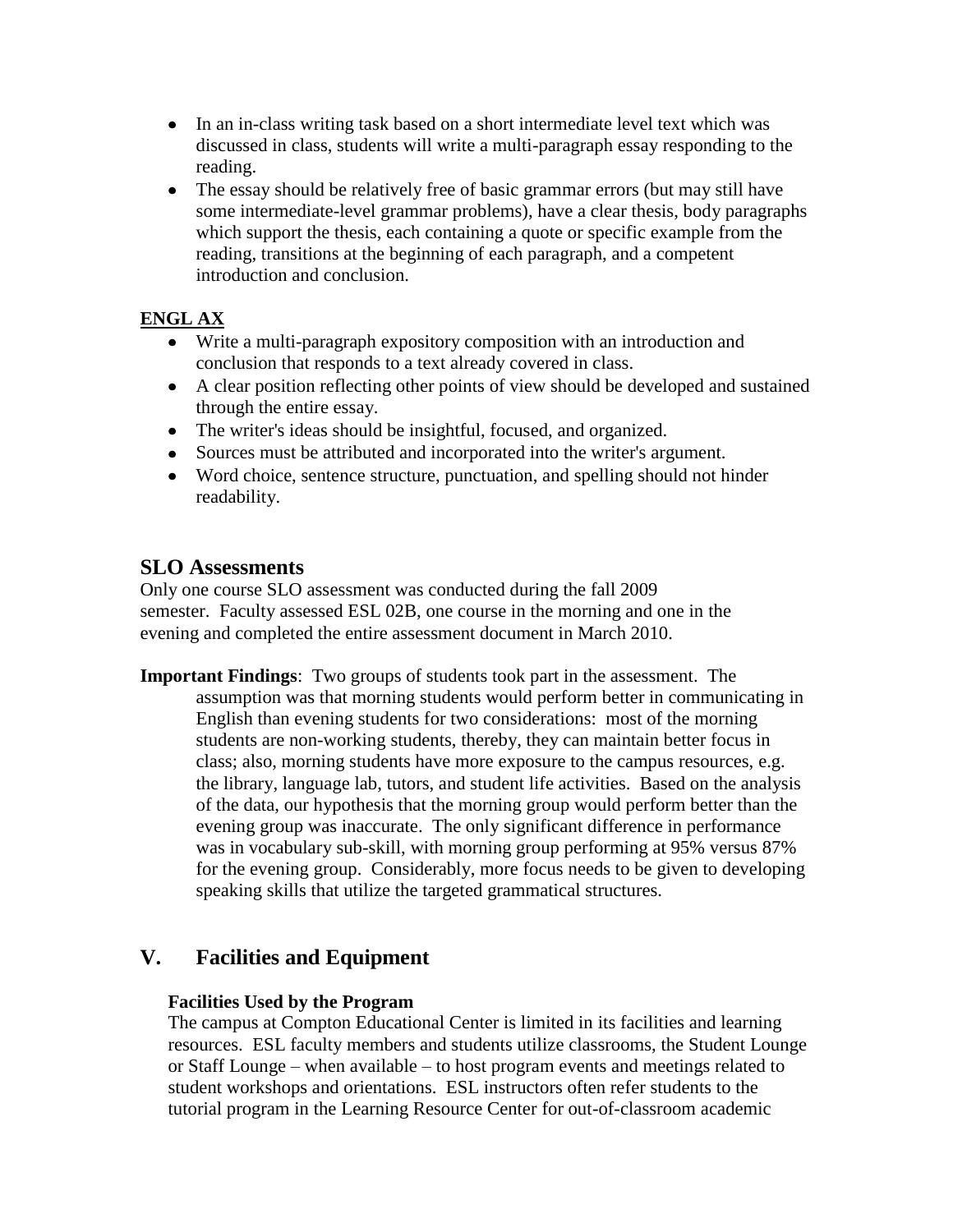support. Also, there is counseling support allocated specifically for ESL students. One full time counselor allocates nine hours of her load to our students, in addition to a part time counselor's 14 hours per week assignment. Both counselors are bilingual. As for multi-media presentations, there is a tremendous lack of equipment. Two archaic television sets are housed in the ESL bungalow, which the ESL instructors barely use due to hard and risky logistics. The ESL program instructors, however, understand that the use of multi-media presentations in classrooms can be an effective tool in second language acquisition.

#### **Facilities, Equipment, and Technology: Immediate Needs and Long-range Needs**

The department has six immediate and long-range needs: smart classrooms, ESL computer lab, an ESL complex building, faculty resource library, marketing materials, and special office space for adjunct faculty.

**Smart classrooms**: Modern technology is needed in classrooms where foreign languages are taught to introduce the modern presentation mode – power point – to disseminate and recycle information, a process necessary for the development of language skills. This is the only way we can replace the use of the old-fashioned mode of chalk and chalkboards and promote a clean, hassle-free, and efficient learning environment in the classroom.

**ESL computer lab**: In the 1998 Program Review, the ESL department submitted a very detailed proposal for starting a full equipped language lab. The proposal was approve and funding acquired in 1999, and 60 computers were housed in two classrooms which were combined to establish what was supposed to be a language lab. The ESL faculty gathered software and adopted new series of textbooks with CD-ROMs to create lab assignments. Two years later the lab was taken over by the English and Reading departments, thus depriving the ESL students of a very vital apparatus for facilitating second language acquisition. The ESL department requests once more that a fully equipped lab be established for learning foreign languages. The cost can be shared with the Spanish department.

**An ESL complex building**: This complex with house smart ESL classrooms equipped with audio visual aids. Local and international maps and other illustrative materials, permanently placed in designated classrooms, would expand learner's horizons. Posters of international phonetic symbols, displayed in every classroom where language courses are offered, would facilitate pronunciation. English and bilingual dictionaries kept in the classrooms at the disposal of the students will minimize the level of stress resulted from lack of access to such an important learning tool.

**Faculty resource library**: The research in language acquisition and the teaching methodologies relevant to the field is ongoing. Therefore, the department is in great need of having a resource library that would be continually updated on what is new in the field. This will give full time and adjunct faculty members easy access to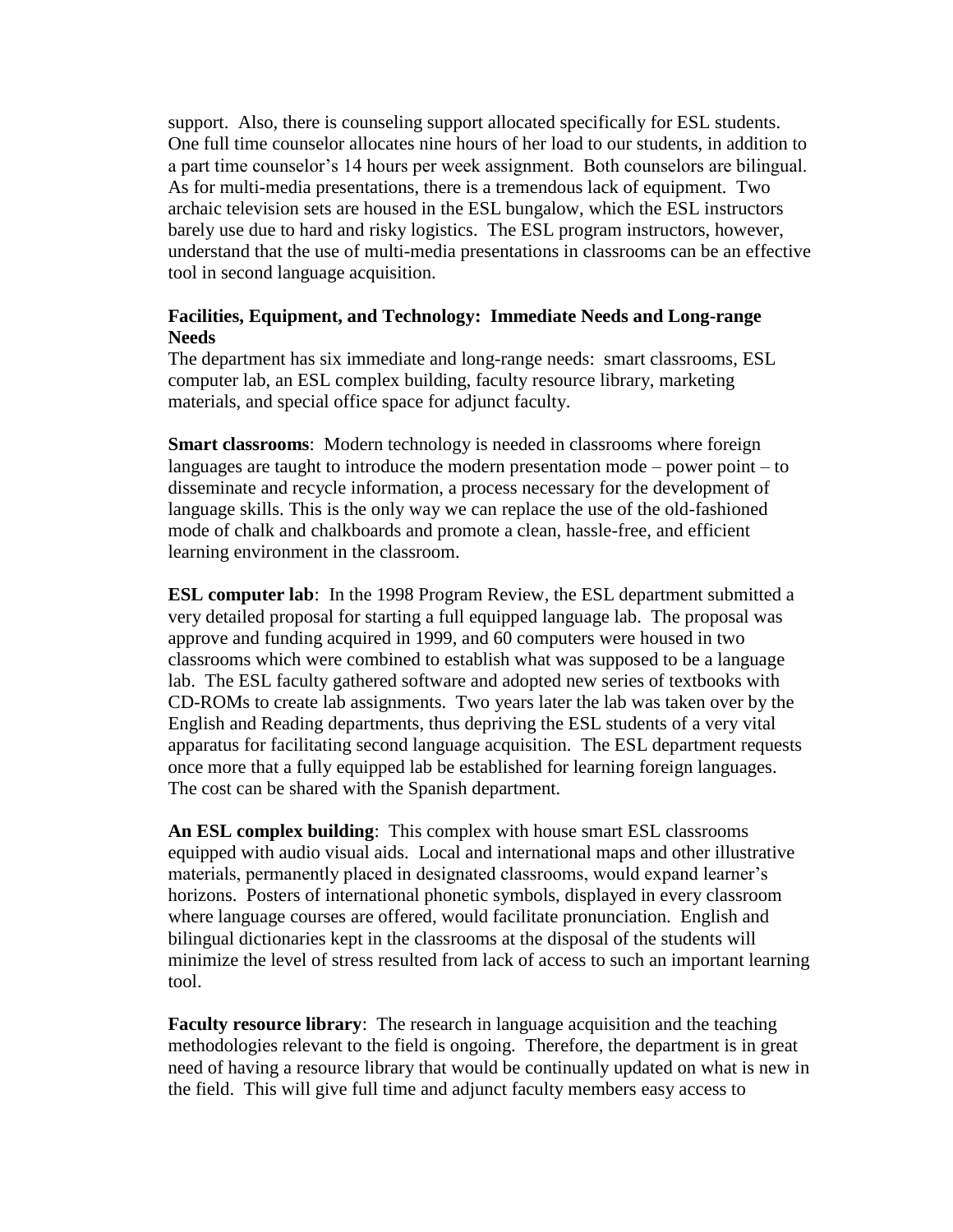journals, periodicals, films and teaching manuals needed for professional development or to supplement instruction.

**Marketing materials**: Brochures, banners, posters, prizes, etc. are needed to promote our classes within and outside the campus community. Communities surround Compton Educational Center are in great need of learning English, and they need to be repeatedly reminded of how our ESL program can help them in fulfilling that need. Therefore, the ESL department has an obligation of continually strengthening its marketing policy not only to increase enrollment, but also to embrace the aspirations of its surrounding communities.

**A special office space for adjunct faculty**: The department needs to have a special office space for part time instructors where they can have access to telephones, computers, a copier, and the instructional materials needed for their students. They are expected to achieve the same student learning outcomes as full time instructors are. Having a special office will help them professionally.

Additional budget is needed for facilities and equipment. Total costs are estimated as follows:

- 
- 
- 3. Office space for adjunct faculty 3. Faculty resource library (\$5,000) (\$15,000) 4. Marketing materials (\$8,000)

#### **Immediate (1-2 years) Long-range (3-5 years**)

- 1. ESL computer lab (\$50,000) 1. Three smart classrooms (\$45,000)
- 2. Marketing materials (\$8,000) 2. ESL complex building (\$30,000)
	-
	-

#### **VI. Staffing**

#### A. Current Staffing

The Compton Center ESL Department has lost three of its dedicated full-time faculty members since the last program review in 2004. Janice Blume and Dwight Prince retired before the school was disaccredited, and Loreta Bailes was reassigned to an administrative position, and then moved to another college when our school was about to lose its accreditation. Shifts in administrative positions took place at the loss of accreditation. As a result, Saul Panski was reassigned to teach ESL on a full-time basis, then he moved to the Social Science Division as the number of students dwindled in the ESL classes. Also, Lee Roy Porter, a permanent long standing administrator with ESL teaching background, exercised his retreat rights to a full-time faculty position in the ESL Department. As things stand now, the ESL program is staffed with 4 full-time faculty instead of seven that we had in 2004. They are assigned to classes in spring 2010 as follows:

| Name          | Hired since<br>last PR | Anticipated to<br>retire within<br>the next 3 years | Courses | Day | Evening |
|---------------|------------------------|-----------------------------------------------------|---------|-----|---------|
| 1. C. Aguilar |                        |                                                     | 51 B    | X   |         |
|               |                        |                                                     | 3A      | X   |         |
|               |                        |                                                     |         | X   |         |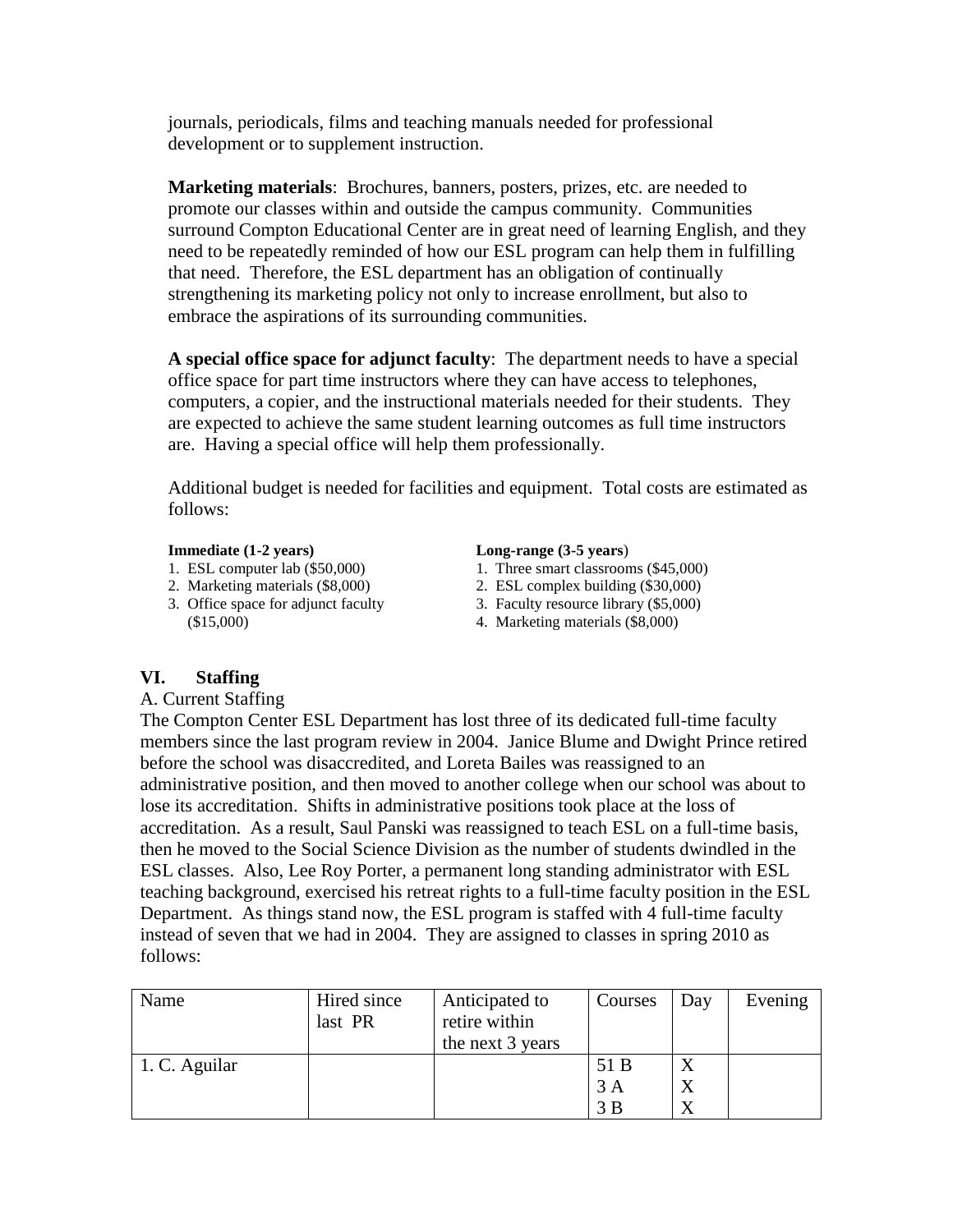| 2. A. Cortez-Perez |   | 3B             | X |   |
|--------------------|---|----------------|---|---|
|                    |   | 3A             |   | X |
|                    |   | 2B             | X |   |
|                    |   | 3A             | X |   |
| 3. S. Lazar        |   | 52 B           | X |   |
|                    |   | 3D             | X |   |
|                    |   | 3 <sup>C</sup> | X |   |
| 4. L.R. Porter     | X | 2A             | X |   |
|                    |   | 2 A            | X |   |
|                    |   | 3D             | X |   |

Part-time faculty teaches morning and evening classes, depending on the needs in the schedule and on the availability of the instructors. Part-time scheduling for spring 2010 is as follows;

| Name            | Course         | Day | Evening |
|-----------------|----------------|-----|---------|
| 1. T. Alexander | 2 <sub>C</sub> |     | X       |
| 2. M. Briggs    | 2A             |     | X       |
| 3. S. Gulati    | 2 <sub>C</sub> | X   |         |
|                 | 2 <sub>C</sub> | X   |         |
| 4. L. Klonecky  | 2B             |     | X       |
| 5. R. Massich   | 3A             |     | X       |
| 6. A. Moina     | 3 <sup>C</sup> |     | X       |
| 7. R. Czarney   | 2D             | X   |         |
|                 | 2D             | X   |         |
| 8. P. Bystry    | 2A             |     | X       |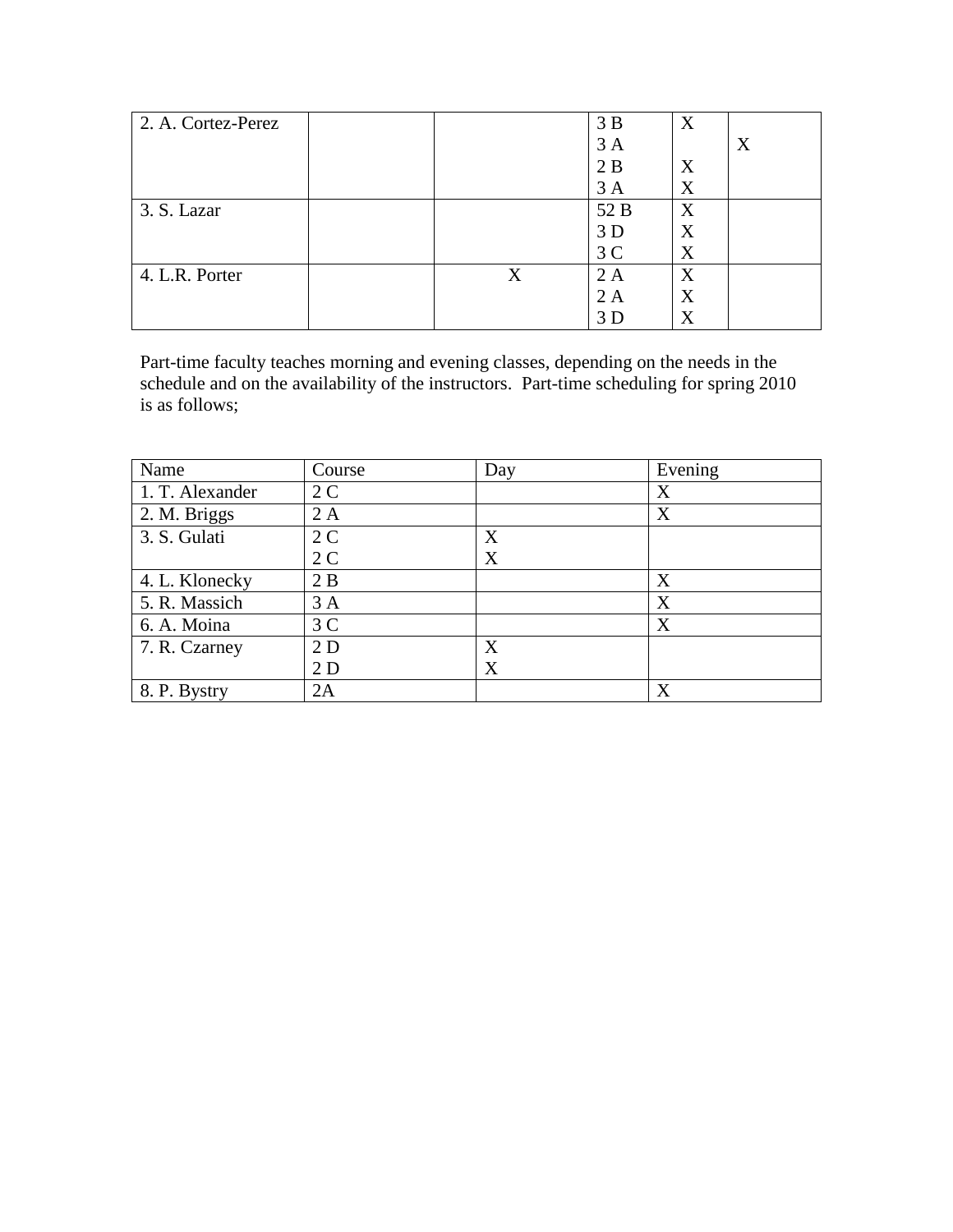All part-time instructors are loyal to the ESL program and have taught in the program for various numbers of years; one was newly hired, two have stayed in the program for almost twenty years and the others for several years. 60% of the ESL courses are currently taught by the part-time instructors. Part-time instructors participate in department curricular and extracurricular activities when called upon. They consistently offer professional support should the need arise, providing stability to the program, which we greatly appreciate.

#### B. Department's current needs

For the ESL program to grow in vigor and FTES numbers, three major staffing areas need to be given immediate consideration:

- 1. A full-time instructional associate literate in computer technology supported by a clerical staff member to run the learning center and the language lab and audio-visual materials housed in the center.
- 2. A full-time program assistant and a clerical staff member to support the program assistant are needed to keep the doors of the ESL office open from 8:00 a.m. to 6:00 p.m. The program assistant will welcome and provide direct assistance to the ESL students, who feel unwelcomed due to the lack of sensitivity among our campus community toward students with language barriers. The program assistant will also provide orientation and guidance in different aspects of campus social and academic life. We have a part-time counselor who is scheduled for just certain hours and days. That has helped but a little. We have lost students due to having the ESL office doors closed when the counselor is not there and teachers are in classes. After all, this segment of the student population is an intricate part of the texture of the campus' surrounding communities, and when we deny them access to higher education, by indirectly discouraging them, we are neglecting an important part of our mission of providing equal opportunity to all students.
- 3. Full-time and part-time instructors alike must be fully literate in using computer technology for instruction to respond to the increasingly changing needs of the campus toward integrating technology in the classroom. Therefore, all ESL instructors must acquire the necessary training, especially, in PowerPoint presentations which engage students of wide range of learning styles. Now, the trend on our campus is that some of the classrooms will be converted into smart classroom. When that trend takes shape, the ESL faculty should be fully ready to take advantage of it.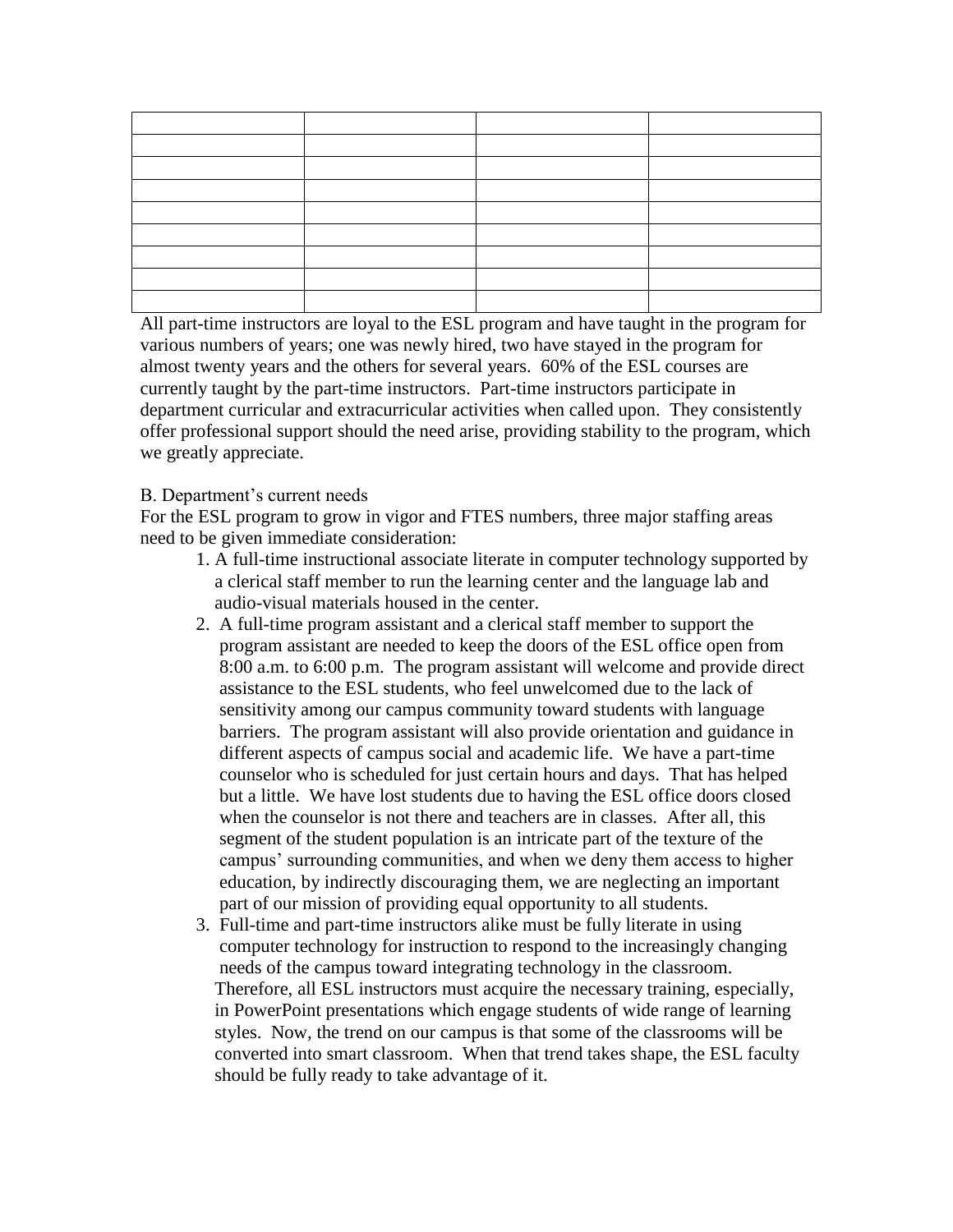- C. Department's future needs
	- 1. Hiring bilingual lab instructional assistants.
	- 2. Hiring a full-time bilingual program assistant to accommodate students' needs.
	- 3. Maintaining the current part-time bilingual ESL counselor to help the ESL students develop academic plans.
	- 4. In view of maintaining the ratio of full-time to part-time instructors and the foreseen growth of the ESL credit offerings, there is a need to hire at least 1 full time ESL instructor in the next 3 years.
- D. Recommendations
- 1. In order to increase enrollment, ESL program needs to have special office staffed with a full-time bilingual program assistant and one part-time bilingual clerk to welcome and guide ESL student and provide them with support services and practices.
- 2. To accelerate the process of transitioning from non-credit to credit courses, computer technology must be integrated in our instruction to accommodate students' different learning styles. Even the publishers tend to include internet activities and software programs in students' textbooks and teachers' manuals, all of which requires lab component. In view of this reality, all staff including full-time and part-time instructors must acquire the online skills necessary for integrating technology in instruction and update themselves on the most current pedagogies and resources in the discipline.
- 3. Additional course offerings such as Citizenship and the anticipated growth in the ESL non-credit and credit enrollment will justify the need for hiring additional full-time instructor in the next three years.

| <b>Budget</b>                                                    |                       |                   |
|------------------------------------------------------------------|-----------------------|-------------------|
| <b>Staff</b>                                                     | <b>Working Hours</b>  | Salary (annually) |
| 1. Full-time instructional associate                             | $8 - 6:00 \text{ pm}$ | \$40,000          |
| 2. Clerical staff - office                                       | $8 - 6:00 \text{ pm}$ | \$20,000          |
| 3. Full-time program assistant                                   | $8 - 6:00 \text{ pm}$ | \$40,000          |
| 4. Part-time ESL counselor                                       | 20 hours              | \$36,000          |
| 5. Clerical staff – lab                                          | $8 - 6:00 \text{ pm}$ | \$20,000          |
| 6. Audio-visual materials                                        | (one time purchase)   | \$5,000           |
| 7. Four computer stations for the ESL office (one time purchase) |                       | \$6,000           |
| to process students' applications                                |                       |                   |
| 8. Technology training for ESL staff                             |                       | \$6,000?          |
|                                                                  | Total                 | \$173,000         |

#### **VII. Planning**

The ESL program in Compton Center has a significant role to play in providing the language minority population, residing in the areas surrounding our campus, with valuable opportunities to explore the linguistic demands of English for employment and academic purposes. To help mainstreaming ESL students and enabling them to access higher levels of academic or vocational education, the ESL department has the obligation to offer a full spectrum of ESL courses and ensure that ESL students learn English in effective and meaningful ways.

A. Direction of the program in five years

**Budget**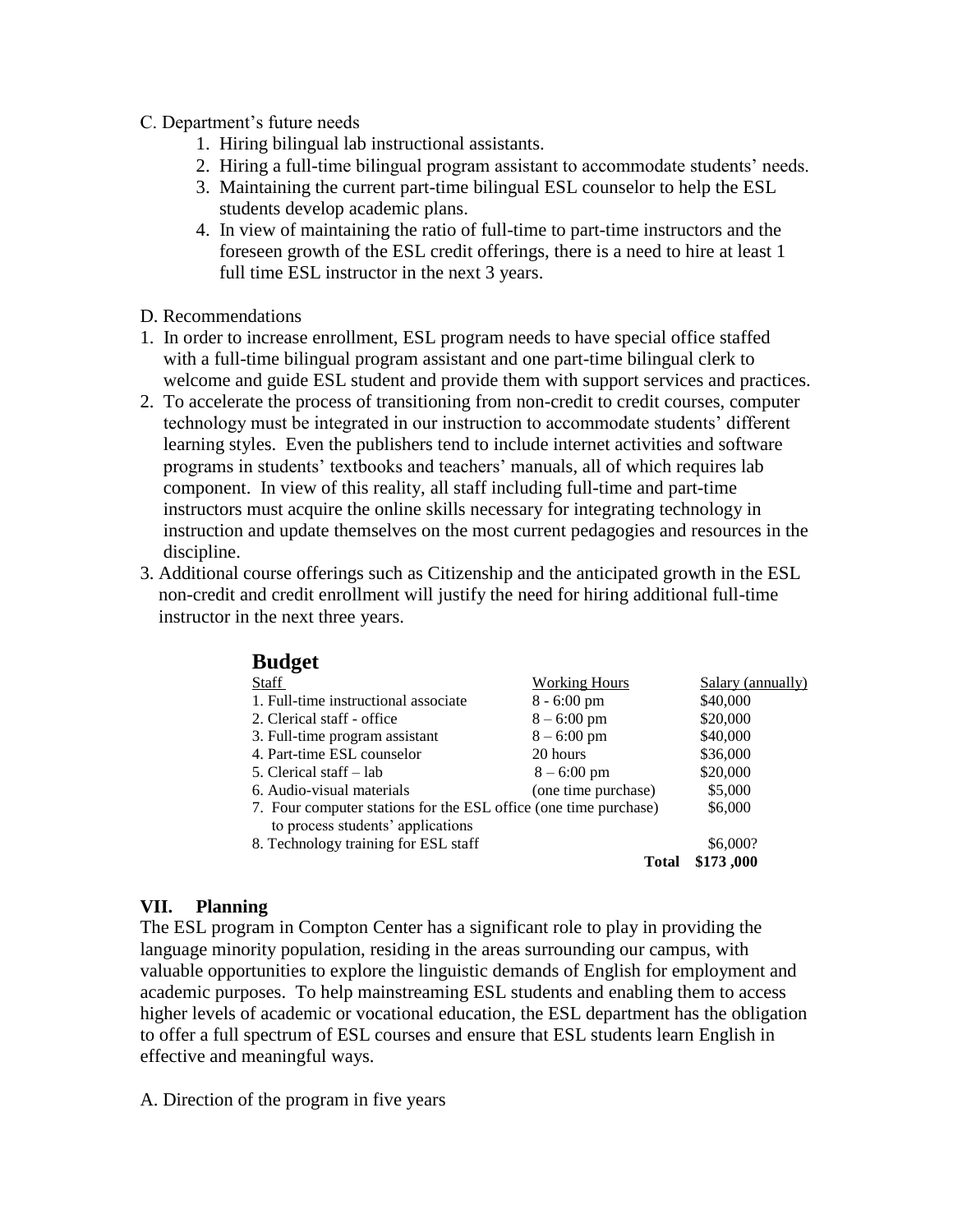1. For students to have a more solid foundation in English when moving on to the credit ESL courses, we need to establish a more comprehensive non-credit program by adding a fifth level of Conversation and Grammar and a pronunciation course. It is also anticipated to include a citizenship course and to see more credit courses on the schedule for fall 2010.

2. Based on students' vocational needs, the program must develop VESL courses in relation to welding, nursing, and cosmetology.

3. By December 2010, the assessment processes of student learning outcomes are expected to be completed. In the next two following years and based on the analysis of the results, the full-time and part-time ESL faculty will be engaged in revising the course outlines and textbooks adoptions. The faculty must not overlook the importance of integrating computer technology in all ESL course offerings.

4. At the same time, the ESL faculty should not miss on any opportunity for professional development by participating in training workshops, offered by El Camino College, to acquire the so much needed computer skills to help students attain academic excellence and also to address the issues related to different students' learning styles.

5. The ESL department must help establish a detailed plan for assessment to accurately identify the levels of English competence of the non-native English students in order to place them in the ESL courses appropriate to their linguistic abilities in English, so they will not drop school because they were quickly mainstreamed. Also, the ESL full-time faculty should be in constant consultation with the counseling department to review the counseling policies and other support services available for ESL students.

6. The ESL department will seek the support of Student Success Committee, through Basic Skills Initiative, to address the tremendous needs for ESL instruction. The central focus of this support will be strengthening the foundational skills in English to enable the ESL students make the adjustment required before taking the intended college classes or earning the degree. Strategies should be created to increase student retention and transition from non-credit to credit ESL courses. To help implement the strategies, we need to have the following in place:

- a. An ESL tutoring center with several skilled tutors to offer help with oral communication, reading comprehension, and writing skills.
- b. A language lab with listening and speaking devices where students can monitor their own speaking and listening.
- c. A referral and tracking systems built into the course syllabi, so going to tutors or doing lab work can be seen as part of students' assignments.

7. The ESL department along with the Student Success Committee should ask for the establishment of a tracking system to track retention and transfer rates of all the nonnative English students. Based on the results of the rates analysis, a rationale will be established for modifying assessment and counseling practices, practices based on the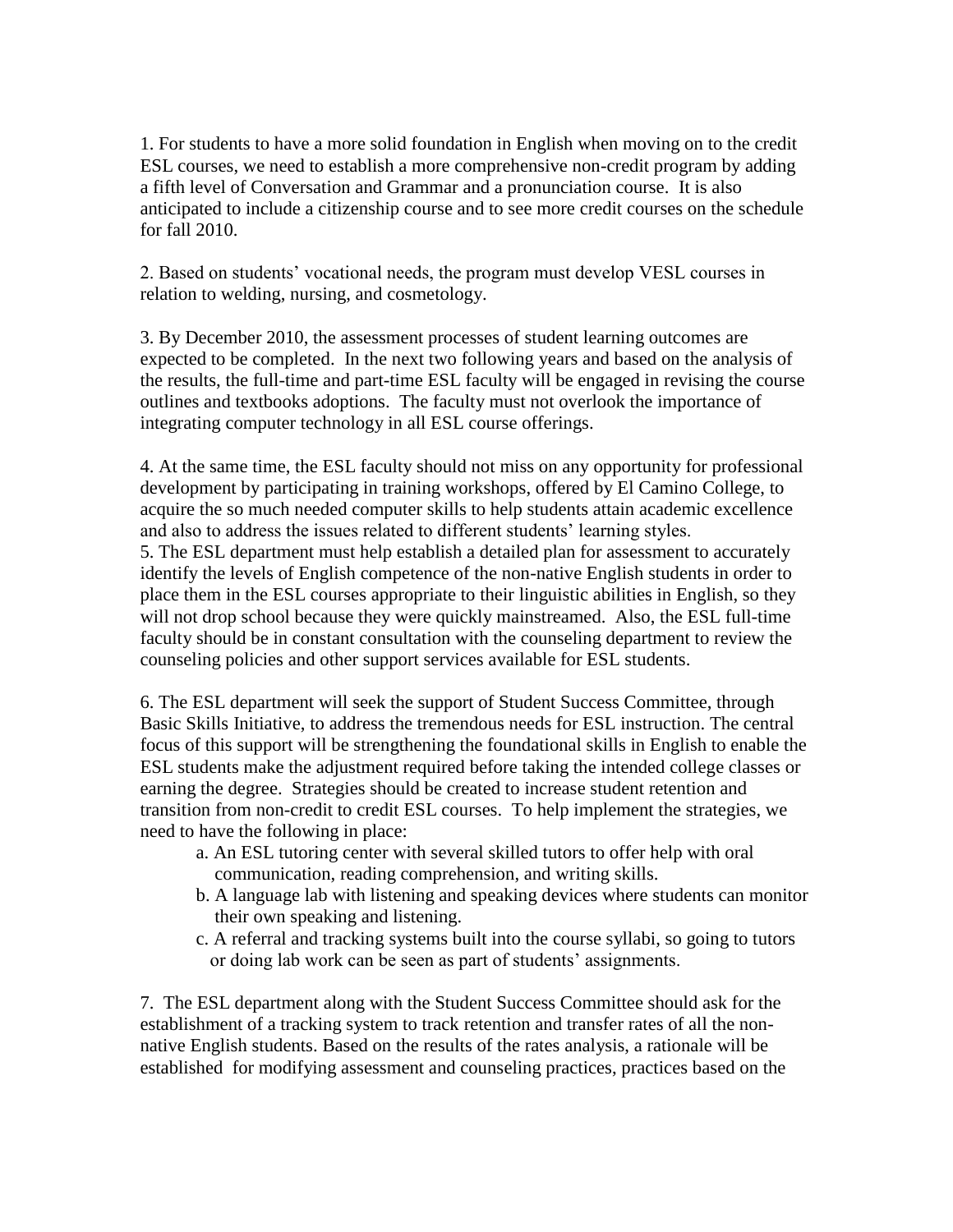assumption that the faster the ESL students are mainstreamed, the sooner they achieve their academic goals.

- B. Program strategic initiatives
- 1. The ESL department has been updating all course syllabi to include Student Learning Outcomes, revising course contents to meet Student Learning Outcomes.
- 2. The ESL faculty has actively been involved in analyzing and making recommendations to modify assessment measures and practices. Furthermore, the full-time faculty has been directly involved in assessing students' speaking/listening and writing skills for placement purposes.
- 3. The ESL faculty has prepared individual packages, for all instructors in the department, containing course outlines, sample syllabi, personal telephone numbers and extensions, and an updated list of the required textbooks.
- 4. The ESL faculty is heavily involved in school committee work and other campus-wide activities. It also participates in professional development by attending training workshops and professional conferences.

#### **VIII. Conclusion and Summary**

The campus of Compton Educational Center (CEC) is situated in the midst of an area which is mostly - roughly (70%) - populated by Latin communities: Compton, Lynwood, Paramount, Southgate, and Carson. Among these communities, thousands need ESL (credit/non-credit) courses either for survival in this country or for the achievement of higher academic goals. Yet, the number of students enrolled in the non-credit ESL courses for Fall 2009 was roughly 240 students. Meanwhile, it is worth mentioning that the ESL non-credit program is a well-structured program that thoroughly addresses the linguistic needs of these communities, being for employment purposes or for the purpose of transferring to credit ESL courses. The increasing retention rates in the non-credit ESL courses validates the excellence of our curriculum and course delivery; based on the graph provided by El Camino College Research Department; the retention rates increased from 60.2% to 93.5% during the period of Fall 2006 – Fall 2008. As for the credit ESL courses, enrollment has been so low since 2006 that all classes were cancelled, except one that remained on the schedule with only 12 students. Obviously, there are serious problems that need to be addressed so El Camino College – Compton Center would not be in conflict with its mission towards the surrounding communities it serves.

Therefore, it is urgent that the administration, the Division of Humanities, and the ESL Department collaborate closely to create a plan for addressing the existing problems and to allocate sufficient funds for carrying out the plan. Such effort will yield great results for the surrounding communities and guarantee the potential benefits for Compton Center as well. Many ESL students who acquire the necessary linguistic skills in English are usually mainstreamed into regular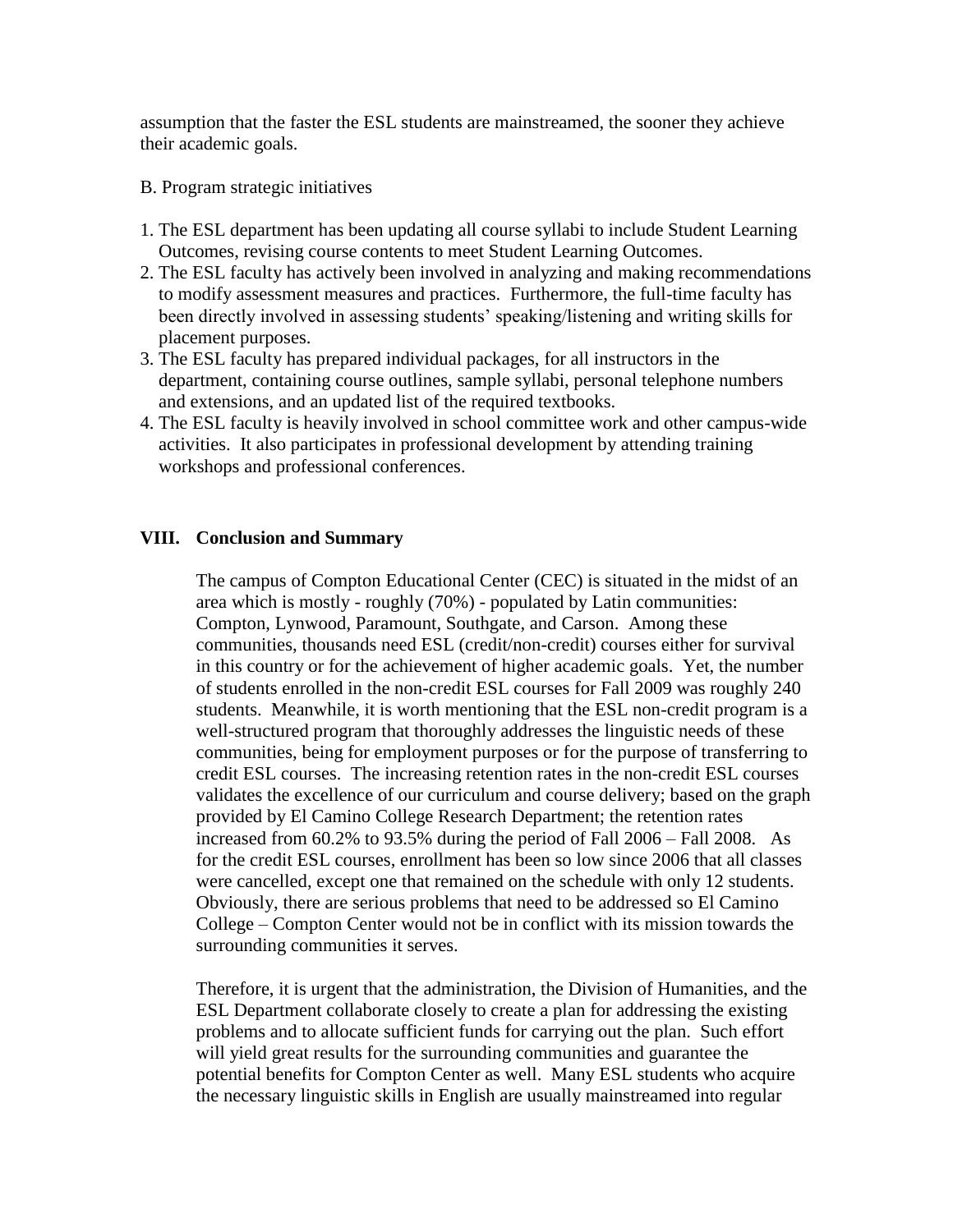English and other academic or vocational majors. Thus, the center will potentially have an increase in the transfer rates to universities if closer attention is paid to the educational needs of the non-native English speaking minority, mainly the Latin community.

Two issues need to be considered / investigated thoroughly:

- 1. A college campus, situated in the midst of an area heavily populated with people who are in dire need of English, has only a couple of hundred students taking ESL classes:
	- a. Is the campus not attractive or clean enough?
	- b. Are the incoming students being discriminated against because of limited English proficiency? Are such students intimidated because they are limited English proficient and are unfamiliar with the American educational system? Would creating a special office with sufficient bilingual clerical support to welcome them and to foster their very special needs remedy the problem?
	- c. Is our ESL curriculum not extended enough to accommodate their linguistic needs, or does it lack the lab component to accelerate their learning and help them become independent learners?
	- d. Is the college outreach program not doing enough to reach out for this large underrepresented segment of population residing in the campus surrounding neighborhoods?
- 2. Many non-native English speaking students with very limited English proficiency are sitting in basic English reading classes and in regular academic classes. It is questionable to see students in the early stages of learning English being placed in courses where language demands are highly sophisticated:

a. Are the members of the counseling department aware of the fact that students of English as second language differ from the native speakers of English in the way they develop language skills required in an academic setting, and that the pedagogical practices designed for the two segments of students differ too?

b. How are the ESL students assessed? Are they given the placement test appropriate for ESL students, not the one for regular students lacking basic skills?

> "*Accurate assessment and subsequent placement into appropriate language courses are essential for L2 learners to succeed, to be retained, and to progress through the educational system in California".* (California Pathways)

In summary, ESL students come to our campus with the desire to accomplish academic and vocational goals but with tremendous language barriers that impede their educational progress. If given the opportunity to acquire the English language effectively and meet the complex demands of mastering its sophisticated skills, the ESL students can be a great resource for Compton Center in terms of